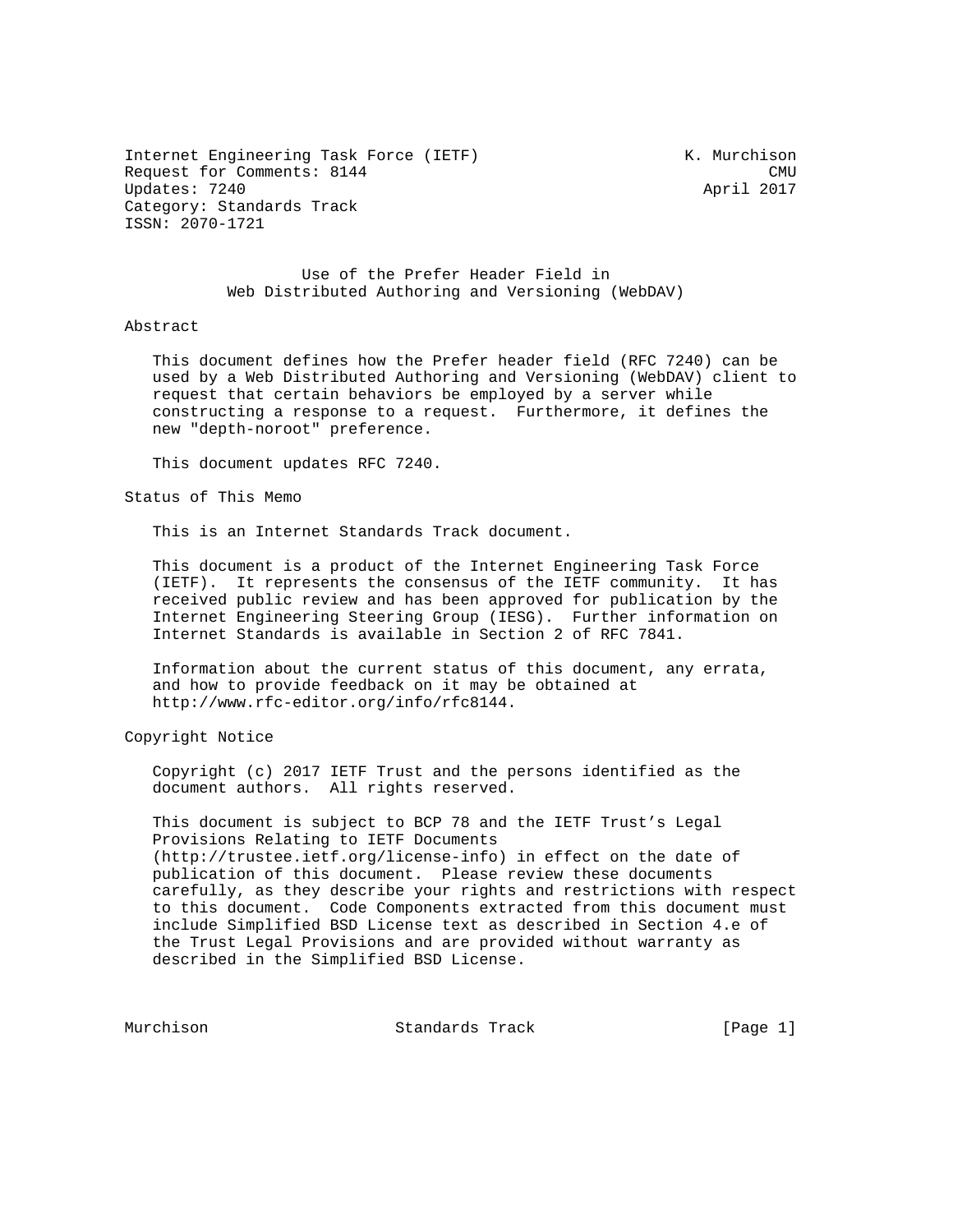|  |  |  | Table of Contents |
|--|--|--|-------------------|
|--|--|--|-------------------|

|    |             | 2. Reducing WebDAV Response Verbosity with "return=minimal" 3 |
|----|-------------|---------------------------------------------------------------|
|    |             | 2.1. Minimal PROPFIND and REPORT Responses 4                  |
|    |             |                                                               |
|    |             | 2.3. Minimal MKCALENDAR and MKCOL Responses 5                 |
|    |             | 3. Reducing WebDAV Roundtrips with "return=representation"  6 |
|    |             |                                                               |
|    |             | 3.2. Unsuccessful Conditional State-Changing Requests  6      |
|    |             | 4. The "depth-noroot" Processing Preference 7                 |
|    |             |                                                               |
| б. |             |                                                               |
|    |             |                                                               |
|    |             |                                                               |
|    |             |                                                               |
|    |             |                                                               |
|    |             |                                                               |
|    |             |                                                               |
|    | Appendix A. | The Brief and Extended Depth Header Fields 12                 |
|    | Appendix B. |                                                               |
|    |             |                                                               |
|    | B.2.        |                                                               |
|    | B.3.        |                                                               |
|    | B.4.        |                                                               |
|    | B.5.        |                                                               |
|    | B.6.        |                                                               |
|    |             |                                                               |
|    |             |                                                               |

Murchison Standards Track [Page 2]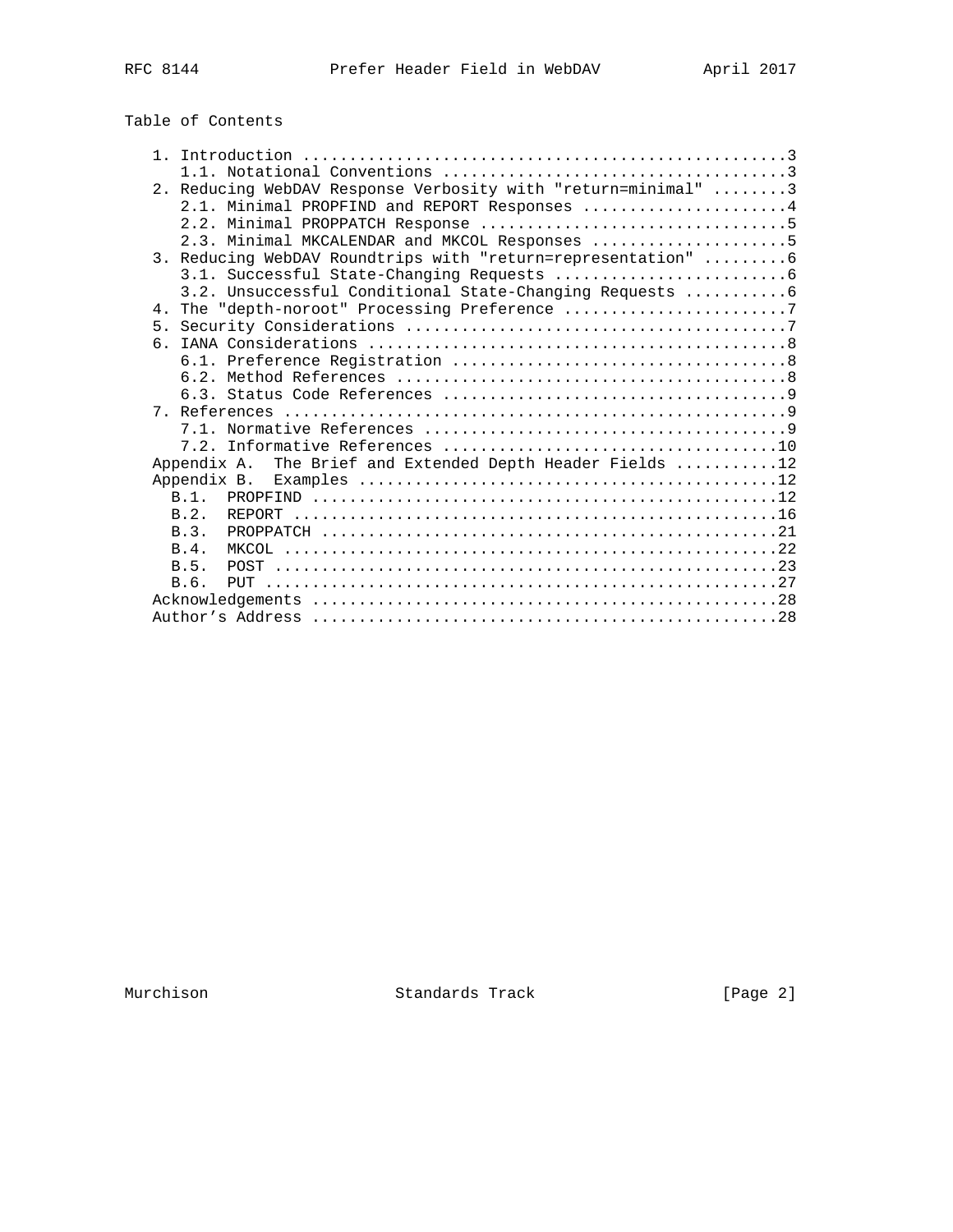# 1. Introduction

 [RFC7240] defines the Prefer header field and the "return=minimal" preference, which indicate that a client wishes for the server to return a minimal response to a successful request but states that what constitutes an appropriate minimal response is left solely to the discretion of the server. Section 2 of this specification defines precisely what is expected of a server when constructing minimal responses to successful WebDAV [RFC4918] requests.

 [RFC7240] also defines the "return=representation" preference, which indicates that a client wishes for the server to include an entity representing the current state of the resource in the response to a successful request. Section 3 of this specification makes recommendations on when this preference should be used by clients and extends its applicability to 412 (Precondition Failed) [RFC7232] responses.

 Finally, Section 4 of this specification defines the "depth-noroot" preference that can be used with HTTP methods that support the Depth header field.

#### 1.1. Notational Conventions

 The key words "MUST", "MUST NOT", "REQUIRED", "SHALL", "SHALL NOT", "SHOULD", "SHOULD NOT", "RECOMMENDED", "MAY", and "OPTIONAL" in this document are to be interpreted as described in [RFC2119].

 This document references XML element types in the "DAV:" [RFC4918], "urn:ietf:params:xml:ns:caldav" [RFC4791], and "urn:ietf:params:xml:ns:carddav" [RFC6352] namespaces outside of the context of an XML fragment. When doing so, the strings "DAV:", "CALDAV:", and "CARDDAV:" will be prepended to the XML element types, respectively.

2. Reducing WebDAV Response Verbosity with "return=minimal"

 Some payload bodies in responses to WebDAV requests, such as 207 (Multi-Status) [RFC4918] responses, can be quite verbose or even unnecessary at times. This specification defines how the Prefer header field, in conjunction with its "return=minimal" preference, can be used by clients to reduce the verbosity of such responses by requesting that the server omit those portions of the response that can be inferred by their absence.

Murchison Standards Track [Page 3]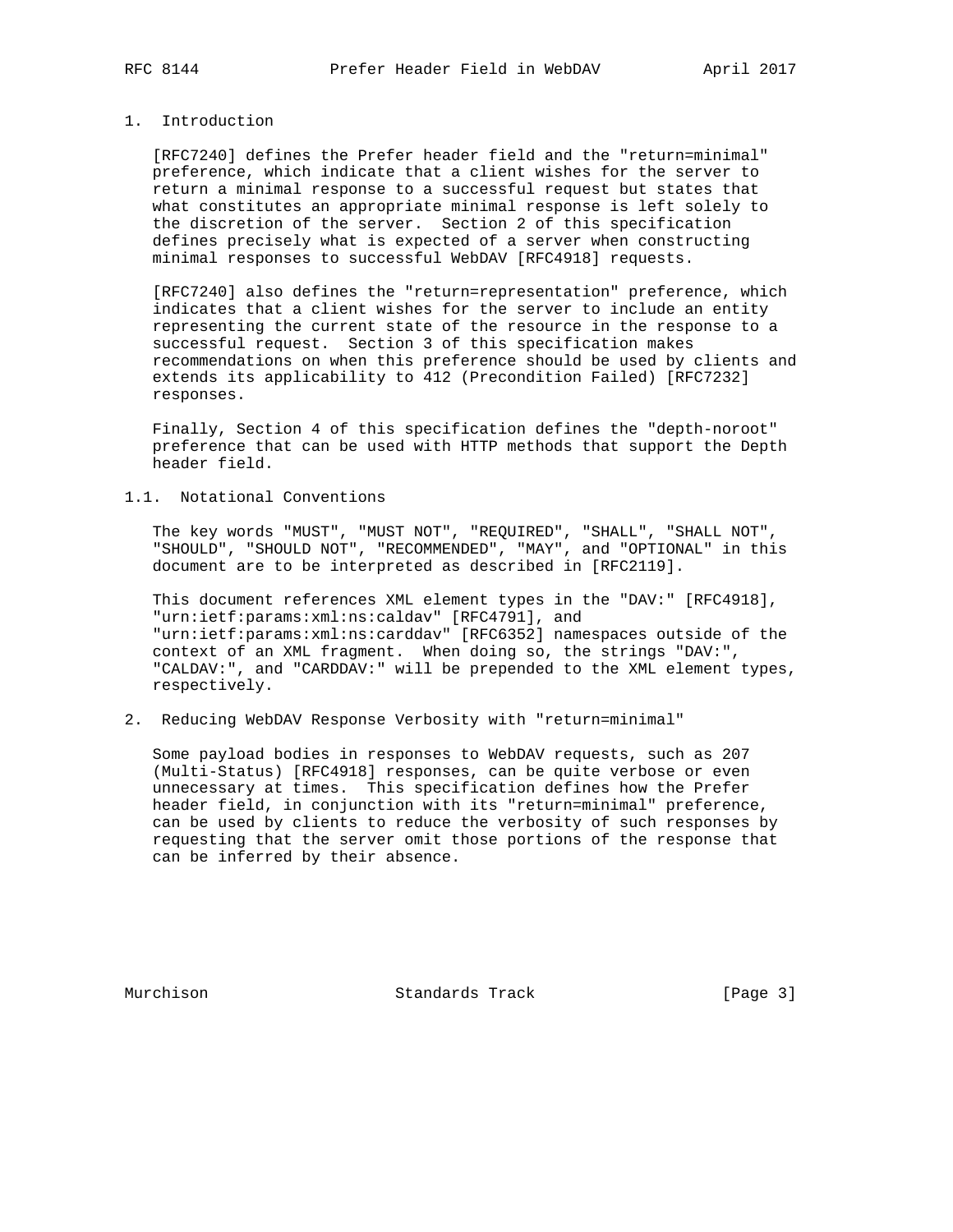### 2.1. Minimal PROPFIND and REPORT Responses

 When a PROPFIND [RFC4918] request, or a REPORT [RFC3253] request whose report type results in a 207 (Multi-Status) response, contains a Prefer header field with a preference of "return=minimal", the server SHOULD omit all DAV:propstat XML elements containing a DAV:status XML element of value 404 (Not Found) [RFC7231] from the 207 (Multi-Status) response. If the omission of such a DAV:propstat element would result in a DAV: response XML element containing zero DAV:propstat elements, the server MUST substitute one of the following in its place:

- o a DAV:propstat element consisting of an empty DAV:prop element and a DAV:status element of value 200 (OK) [RFC7231]
- o a DAV:status element of value 200 (OK)

 The following report types are candidates that could benefit from use of the "return=minimal" preference. NOTE: This list is not intended to be normative or exhaustive.

- o DAV:expand-property [RFC3253]
- o DAV:acl-principal-prop-set [RFC3744]
- o DAV:principal-property-search [RFC3744]
- o DAV:sync-collection [RFC6578]
- o CALDAV:calendar-query [RFC4791]
- o CALDAV:calendar-multiget [RFC4791]
- o CARDDAV:addressbook-query [RFC6352]
- o CARDDAV:addressbook-multiget [RFC6352]

See Appendices B.1 and B.2 for examples.

Murchison Standards Track [Page 4]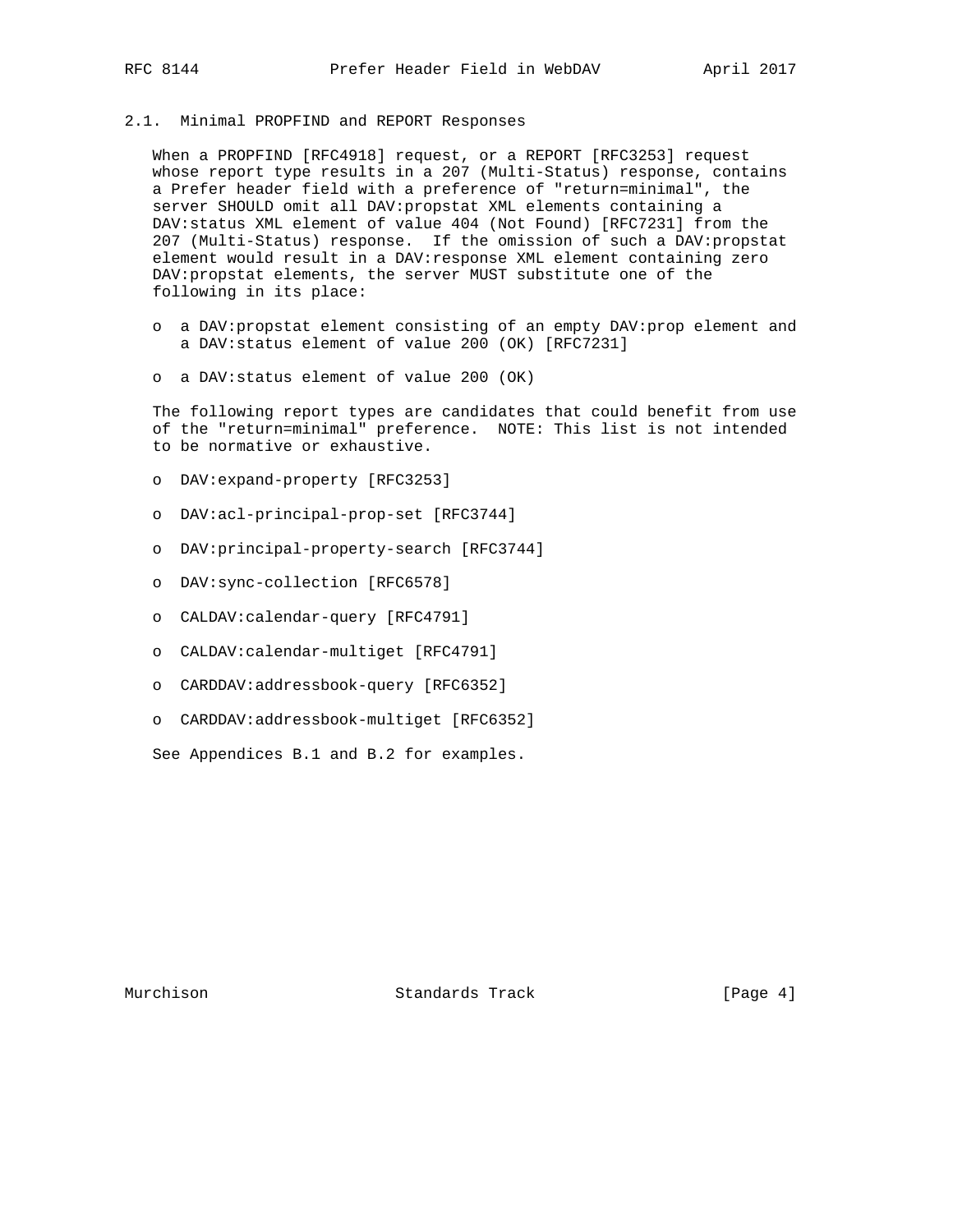2.2. Minimal PROPPATCH Response

 When a PROPPATCH [RFC4918] request contains a Prefer header field with a preference of "return=minimal", and all instructions are processed successfully, the server SHOULD return one of the following responses rather than a 207 (Multi-Status) response:

- o 204 (No Content) [RFC7231]
- o 200 (OK) [RFC7231] (preferably with a zero-length message body)

See Appendix B.3 for examples.

2.3. Minimal MKCALENDAR and MKCOL Responses

 Both the MKCALENDAR [RFC4791] and Extended MKCOL [RFC5689] specifications indicate that a server MAY return a message body in response to a successful request. This specification explicitly defines the intended behavior in the presence of the Prefer header field.

 When a MKCALENDAR or an extended MKCOL request contains a Prefer header field with a preference of "return=minimal", and the collection is created with all requested properties being set successfully, the server SHOULD return a 201 (Created) [RFC7231] response with an empty (zero-length) message body.

 Note that the rationale for requiring that a minimal success response have an empty body is twofold:

- o [RFC4791], Section 5.3.1 states: "If a response body for a successful request is included, it MUST be a CALDAV:mkcalendar response XML element."
- o [RFC5689], Section 3 states: "When an empty response body is returned with a success request status code, the client can assume that all properties were set."

See Appendix B.4 for examples.

Murchison Standards Track [Page 5]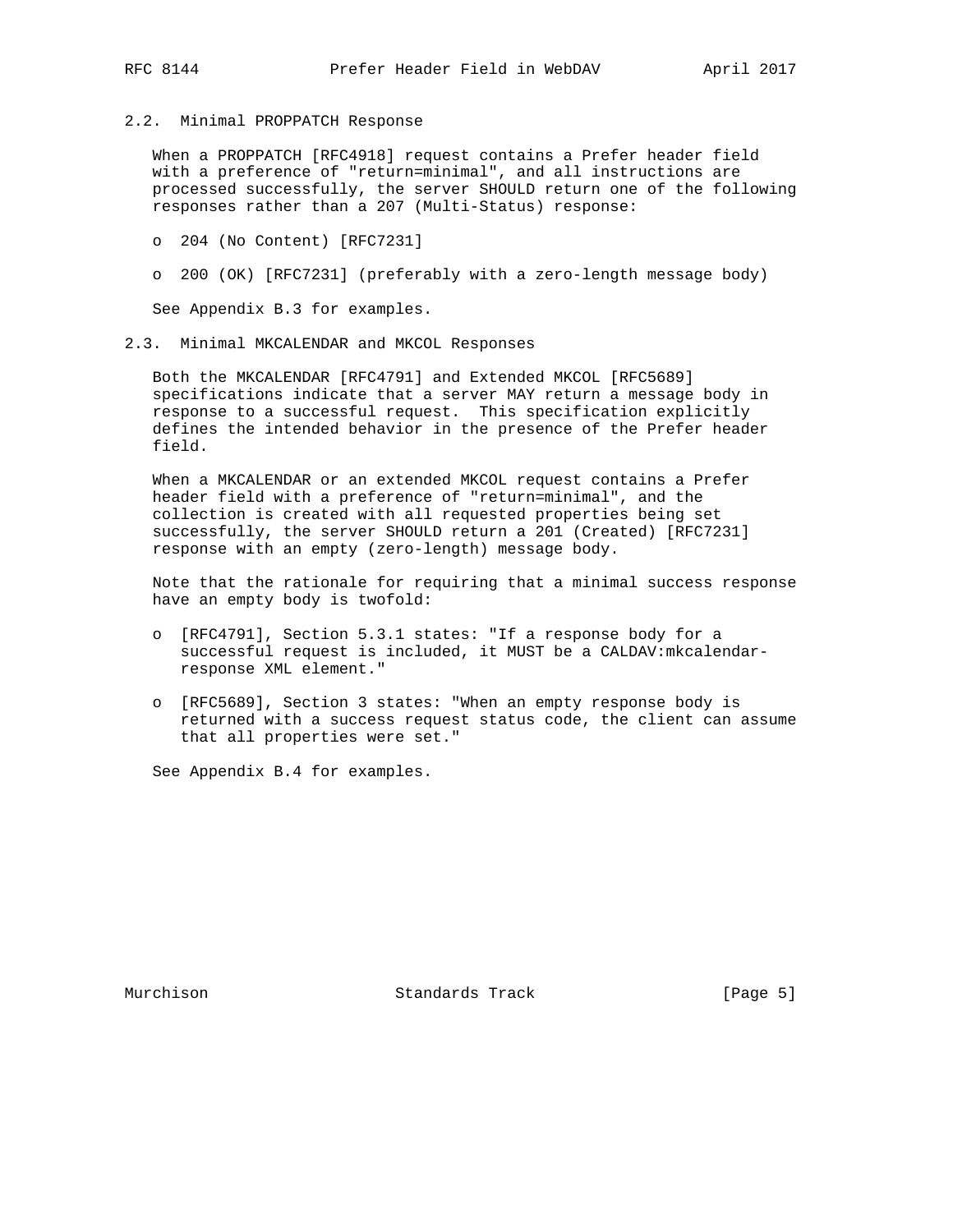#### 3. Reducing WebDAV Roundtrips with "return=representation"

 [RFC7240] describes the "return=representation" preference as being intended to provide a means of optimizing communication between the client and server by eliminating the need for a subsequent GET request to retrieve the current representation of the resource following a modification. This preference is equally applicable to situations where the server itself modifies a resource, and where a resource has been modified by another client.

#### 3.1. Successful State-Changing Requests

 The state-changing methods PUT [RFC7231], COPY/MOVE [RFC4918], PATCH [RFC5789], and POST [RFC5995] can be used to create or update a resource. In some instances, such as with Calendaring Extensions to WebDAV (CalDAV) Scheduling [RFC6638], the created or updated resource representation may differ from the representation sent in the body of the request or from that referenced by the effective request URI. In cases where the client, upon receiving a 2xx (Successful) [RFC7231] response to its state-changing request, would normally issue a subsequent GET request to retrieve the current representation of the resource, the client can instead include a Prefer header field with the "return=representation" preference in the state-changing request.

 When a state-changing request contains a Prefer header field with a preference of "return=representation", and the resource is created or updated successfully, the server SHOULD include an entity representing the current state of the resource in the resulting 201 (Created) or 200 (OK) [RFC7231] response. In addition to coalescing the create/update and retrieve operations into a single roundtrip, by returning the current representation of the resource in the response, the client will know that any changes to the resource were produced by the server rather than a concurrent client, thus providing a level of atomicity to the operation.

See Appendix B.5 for examples.

#### 3.2. Unsuccessful Conditional State-Changing Requests

 Frequently, clients using a state-changing method such as those listed above will make them conditional by including either an If-Match or an If-None-Match [RFC7232] header field in the request. This is done to prevent the client from accidentally overwriting a resource whose current state has been modified by another client acting in parallel. In cases where the client, upon receiving a 412 (Precondition Failed) [RFC7232] response to its conditional state changing request, would normally issue a subsequent GET request to retrieve the current representation of the resource, the client can

Murchison Standards Track [Page 6]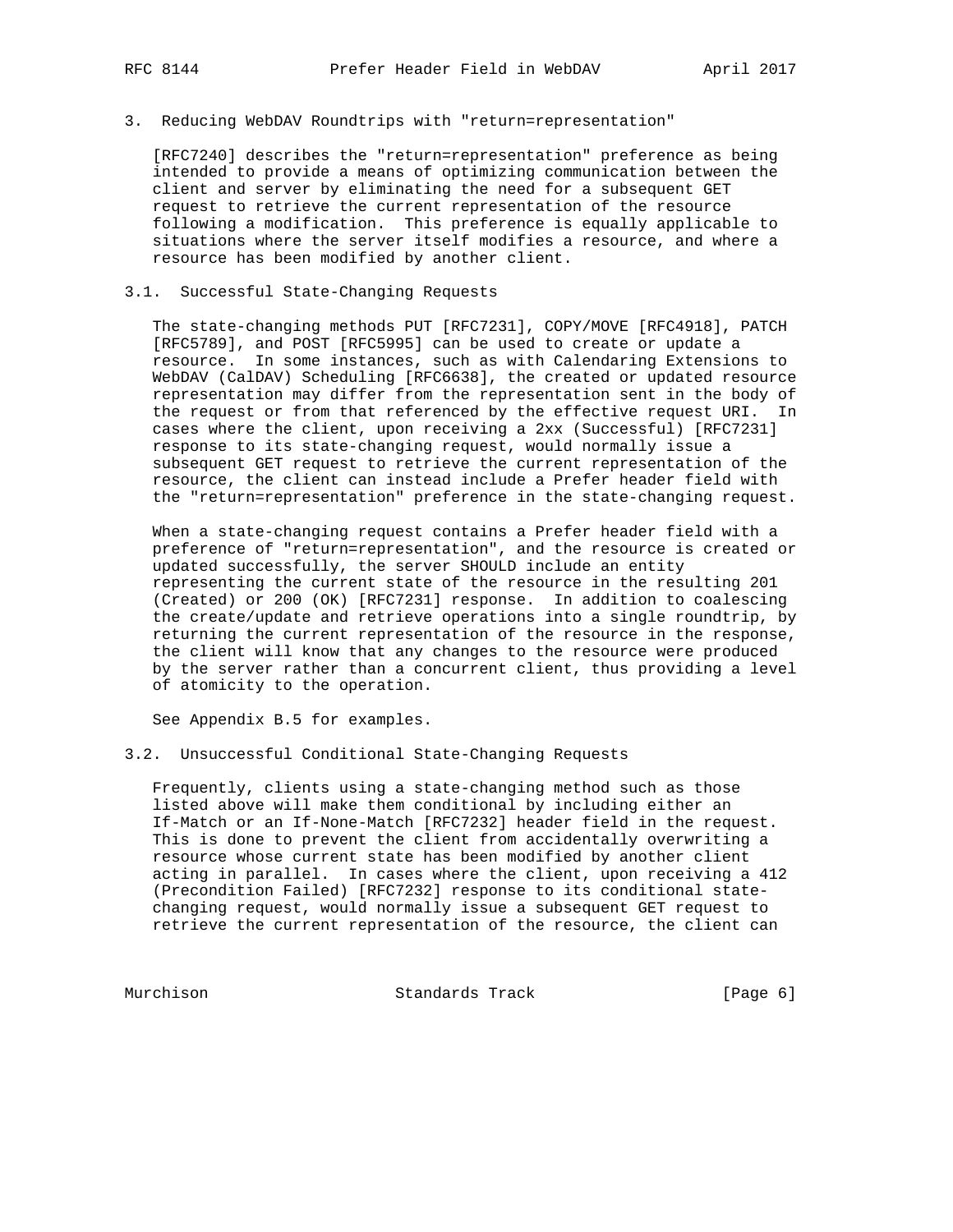instead include a Prefer header field with the "return=representation" preference in the conditional state-changing request.

 When a conditional state-changing request contains a Prefer header field with a preference of "return=representation", and the specified condition evaluates to false, the server SHOULD include an entity representing the current state of the resource in the resulting 412 (Precondition Failed) [RFC7232] response.

See Appendix B.6 for examples.

4. The "depth-noroot" Processing Preference

 The "depth-noroot" preference indicates that the client wishes for the server to exclude the target (root) resource from processing by the HTTP method and only apply the HTTP method to the target resource's subordinate resources.

 This preference is only intended to be used with HTTP methods whose definitions explicitly provide support for the Depth [RFC4918] header field. Furthermore, this preference only applies when the Depth header field has a value of "1" or "infinity" (either implicitly or explicitly).

 The "depth-noroot" preference MAY be used in conjunction with the "return=minimal" preference in a single request.

See Appendix B.1 for examples.

5. Security Considerations

 No new security considerations are introduced by use of the Prefer header field with WebDAV requests, beyond those discussed in [RFC7240] and those already inherent in those requests.

Murchison Standards Track [Page 7]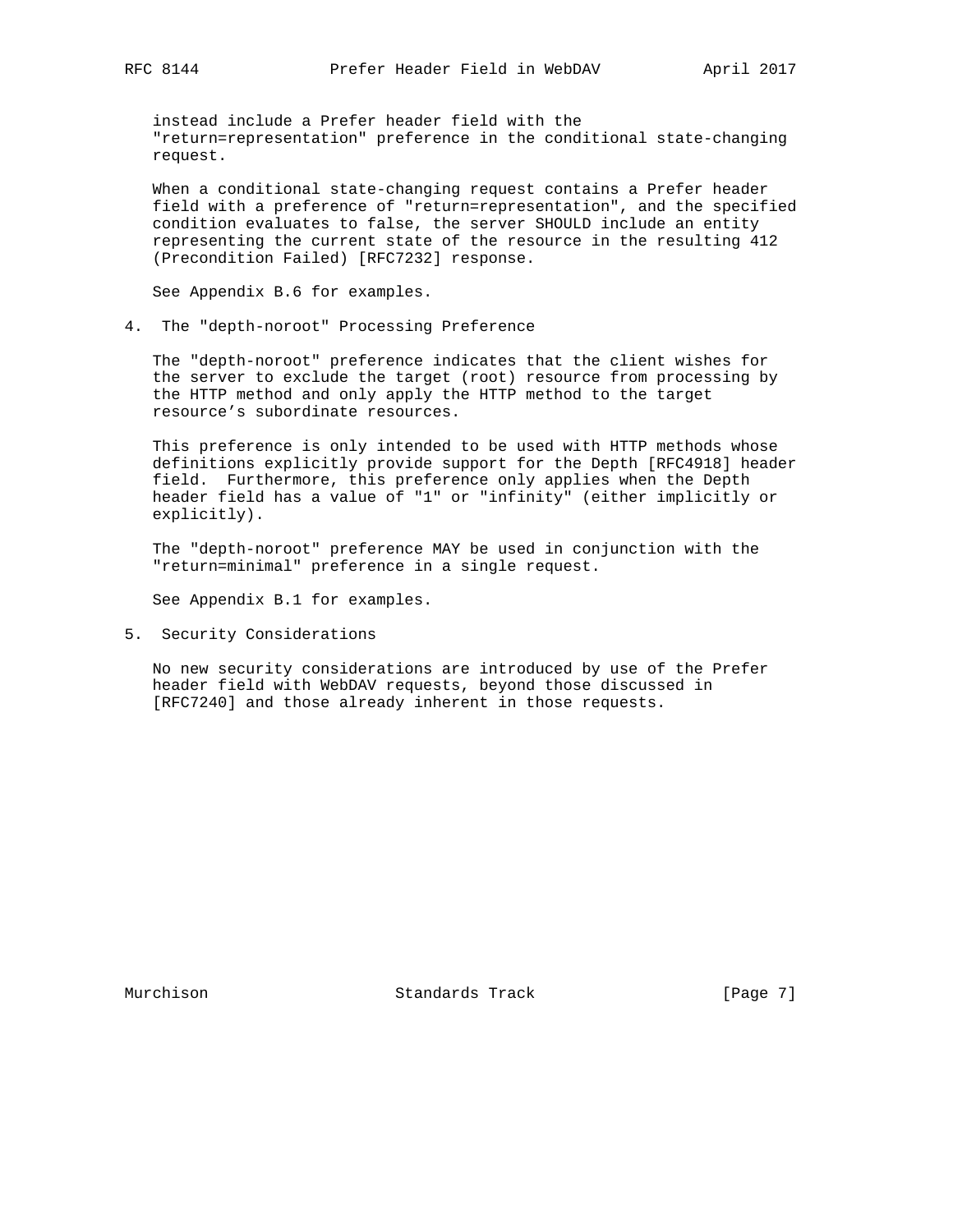# 6. IANA Considerations

6.1. Preference Registration

 The following preference has been added to the HTTP Preferences Registry defined in Section 5.1 of [RFC7240].

Preference: depth-noroot

 Description: The "depth-noroot" preference indicates that the client wishes for the server to exclude the target (root) resource from processing by the HTTP method and only apply the HTTP method to the target resource's subordinate resources.

Reference: RFC 8144, Section 4

- Notes: This preference is only intended to be used with HTTP methods whose definitions explicitly provide support for the Depth [RFC4918] header field. Furthermore, this preference only applies when the Depth header field has a value of "1" or "infinity" (either implicitly or explicitly).
- 6.2. Method References

 The following methods have had their references updated in the "HTTP Method Registry" (http://www.iana.org/assignments/http-methods).

| Method<br>Name | Safe | Idempotent | References                                                           |
|----------------|------|------------|----------------------------------------------------------------------|
| MKCALENDAR     | no   | yes        | RFC 4791, Section 5.3.1; RFC<br>8144, Section 2.3                    |
| MKCOL          | no   | yes        | RFC 4918, Section 9.3; RFC 5689,<br>Section 3; RFC 8144, Section 2.3 |
| PROPFIND       | yes  | yes        | RFC 4918, Section 9.1; RFC 8144,<br>Section 2.1                      |
| PROPPATCH      | no   | yes        | RFC 4918, Section 9.2; RFC 8144,<br>Section 2.2                      |
| REPORT         | yes  | yes        | RFC 3253, Section 3.6; RFC 8144,<br>Section 2.1                      |

Murchison Standards Track [Page 8]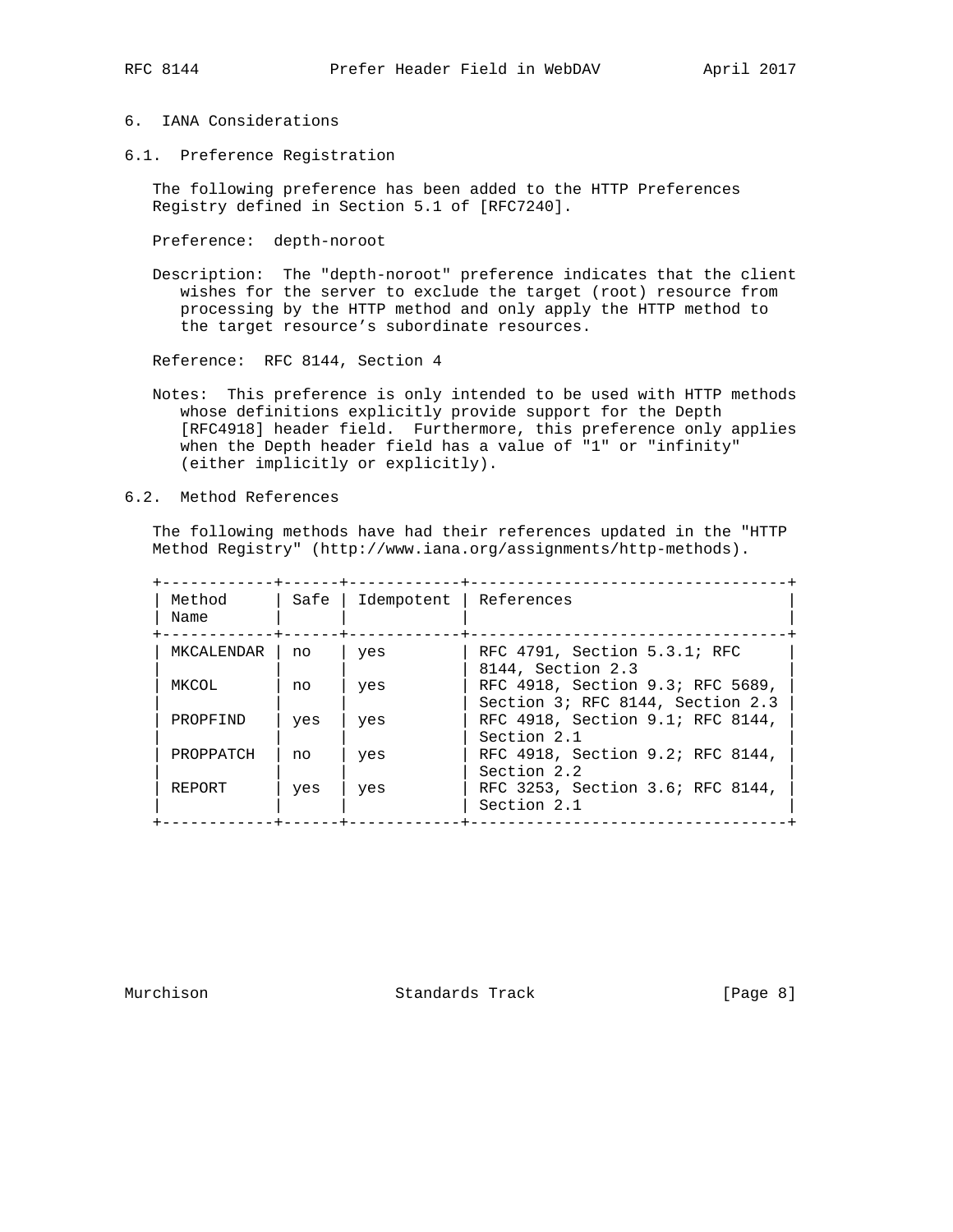# 6.3. Status Code References

 The following status code has had its references updated in the "HTTP Status Codes" registry (http://www.iana.org/assignments/http-status codes).

|     | Value   Description    | References                                      |
|-----|------------------------|-------------------------------------------------|
| 412 | Precondition<br>Failed | RFC 7232, Section 4.2; RFC 8144,<br>Section 3.2 |

# 7. References

- 7.1. Normative References
	- [RFC2119] Bradner, S., "Key words for use in RFCs to Indicate Requirement Levels", BCP 14, RFC 2119, DOI 10.17487/RFC2119, March 1997, <http://www.rfc-editor.org/info/rfc2119>.
	- [RFC3253] Clemm, G., Amsden, J., Ellison, T., Kaler, C., and J. Whitehead, "Versioning Extensions to WebDAV (Web Distributed Authoring and Versioning)", RFC 3253, DOI 10.17487/RFC3253, March 2002, <http://www.rfc-editor.org/info/rfc3253>.
	- [RFC4791] Daboo, C., Desruisseaux, B., and L. Dusseault, "Calendaring Extensions to WebDAV (CalDAV)", RFC 4791, DOI 10.17487/RFC4791, March 2007, <http://www.rfc-editor.org/info/rfc4791>.
	- [RFC4918] Dusseault, L., Ed., "HTTP Extensions for Web Distributed Authoring and Versioning (WebDAV)", RFC 4918, DOI 10.17487/RFC4918, June 2007, <http://www.rfc-editor.org/info/rfc4918>.
	- [RFC5689] Daboo, C., "Extended MKCOL for Web Distributed Authoring and Versioning (WebDAV)", RFC 5689, DOI 10.17487/RFC5689, September 2009, <http://www.rfc-editor.org/info/rfc5689>.
	- [RFC5789] Dusseault, L. and J. Snell, "PATCH Method for HTTP", RFC 5789, DOI 10.17487/RFC5789, March 2010, <http://www.rfc-editor.org/info/rfc5789>.

Murchison Standards Track [Page 9]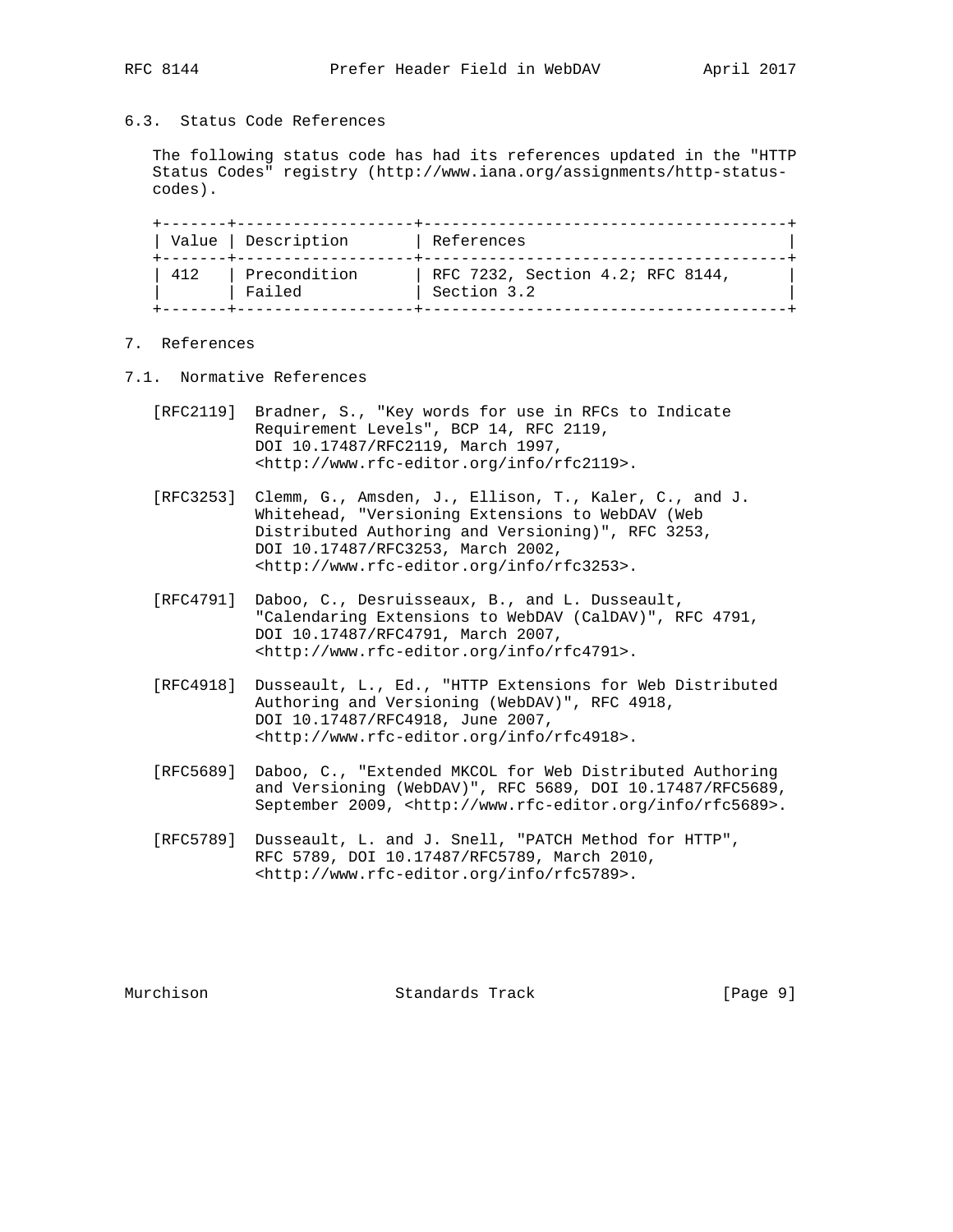- [RFC5995] Reschke, J., "Using POST to Add Members to Web Distributed Authoring and Versioning (WebDAV) Collections", RFC 5995, DOI 10.17487/RFC5995, September 2010, <http://www.rfc-editor.org/info/rfc5995>.
- [RFC7231] Fielding, R., Ed. and J. Reschke, Ed., "Hypertext Transfer Protocol (HTTP/1.1): Semantics and Content", RFC 7231, DOI 10.17487/RFC7231, June 2014, <http://www.rfc-editor.org/info/rfc7231>.
- [RFC7232] Fielding, R., Ed. and J. Reschke, Ed., "Hypertext Transfer Protocol (HTTP/1.1): Conditional Requests", RFC 7232, DOI 10.17487/RFC7232, June 2014, <http://www.rfc-editor.org/info/rfc7232>.
- [RFC7240] Snell, J., "Prefer Header for HTTP", RFC 7240, DOI 10.17487/RFC7240, June 2014, <http://www.rfc-editor.org/info/rfc7240>.
- 7.2. Informative References

```
 [MSDN.aa493854]
```
 Microsoft Developer Network, "PROPPATCH Method", June 2006, <http://msdn.microsoft.com/en-us/library/aa493854.aspx>.

- [MSDN.aa563501] Microsoft Developer Network, "Brief Header", June 2006, <http://msdn.microsoft.com/en-us/library/aa563501.aspx>.
- [MSDN.aa563950]

 Microsoft Developer Network, "Depth Header", June 2006, <http://msdn.microsoft.com/en-us/library/aa563950.aspx>.

[MSDN.aa580336]

 Microsoft Developer Network, "PROPFIND Method", June 2006, <http://msdn.microsoft.com/en-us/library/aa580336.aspx>.

- [RFC3744] Clemm, G., Reschke, J., Sedlar, E., and J. Whitehead, "Web Distributed Authoring and Versioning (WebDAV) Access Control Protocol", RFC 3744, DOI 10.17487/RFC3744, May 2004, <http://www.rfc-editor.org/info/rfc3744>.
- [RFC6352] Daboo, C., "CardDAV: vCard Extensions to Web Distributed Authoring and Versioning (WebDAV)", RFC 6352, DOI 10.17487/RFC6352, August 2011, <http://www.rfc-editor.org/info/rfc6352>.

Murchison Standards Track [Page 10]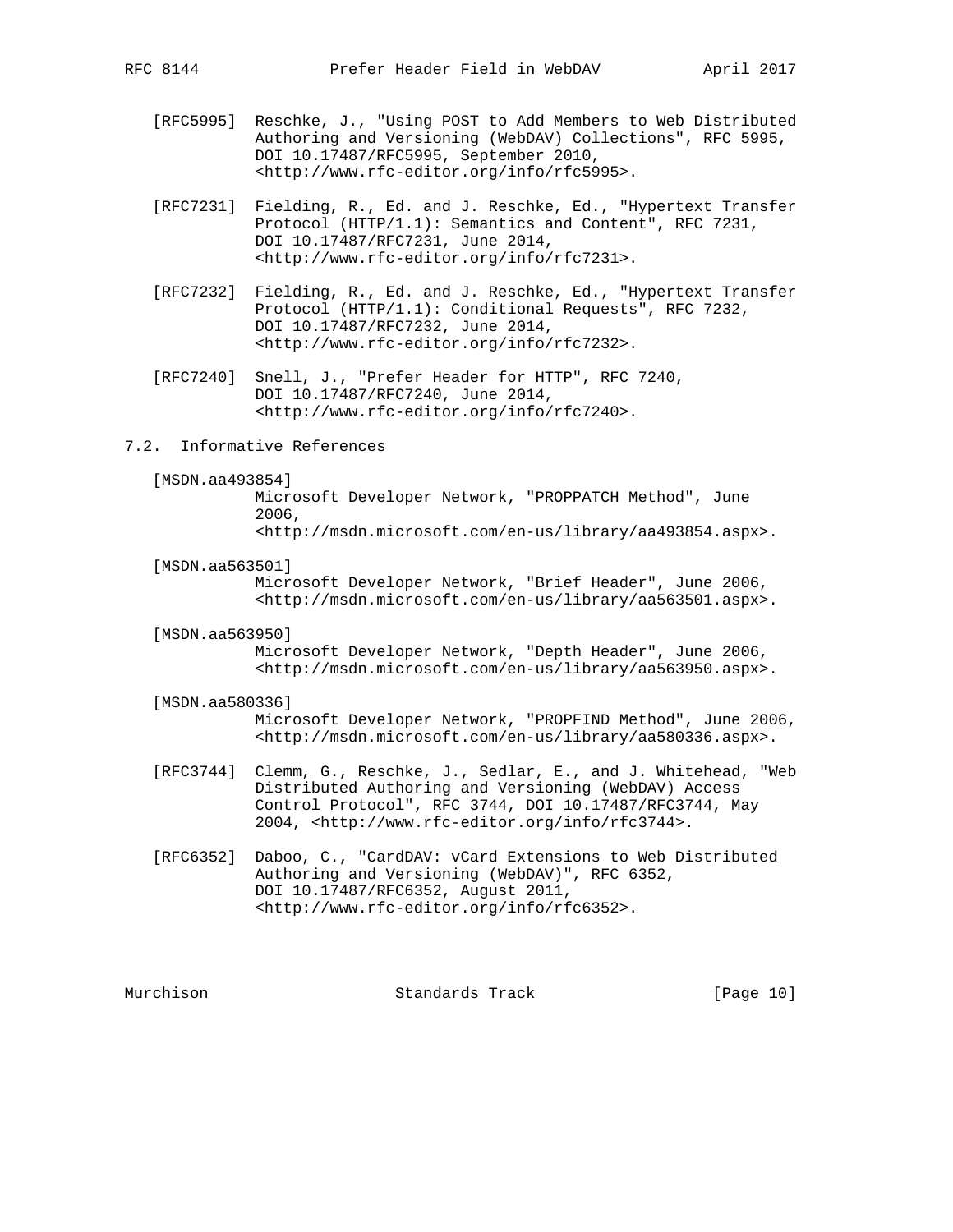- [RFC6578] Daboo, C. and A. Quillaud, "Collection Synchronization for Web Distributed Authoring and Versioning (WebDAV)", RFC 6578, DOI 10.17487/RFC6578, March 2012, <http://www.rfc-editor.org/info/rfc6578>.
- [RFC6638] Daboo, C. and B. Desruisseaux, "Scheduling Extensions to CalDAV", RFC 6638, DOI 10.17487/RFC6638, June 2012, <http://www.rfc-editor.org/info/rfc6638>.

Murchison Standards Track [Page 11]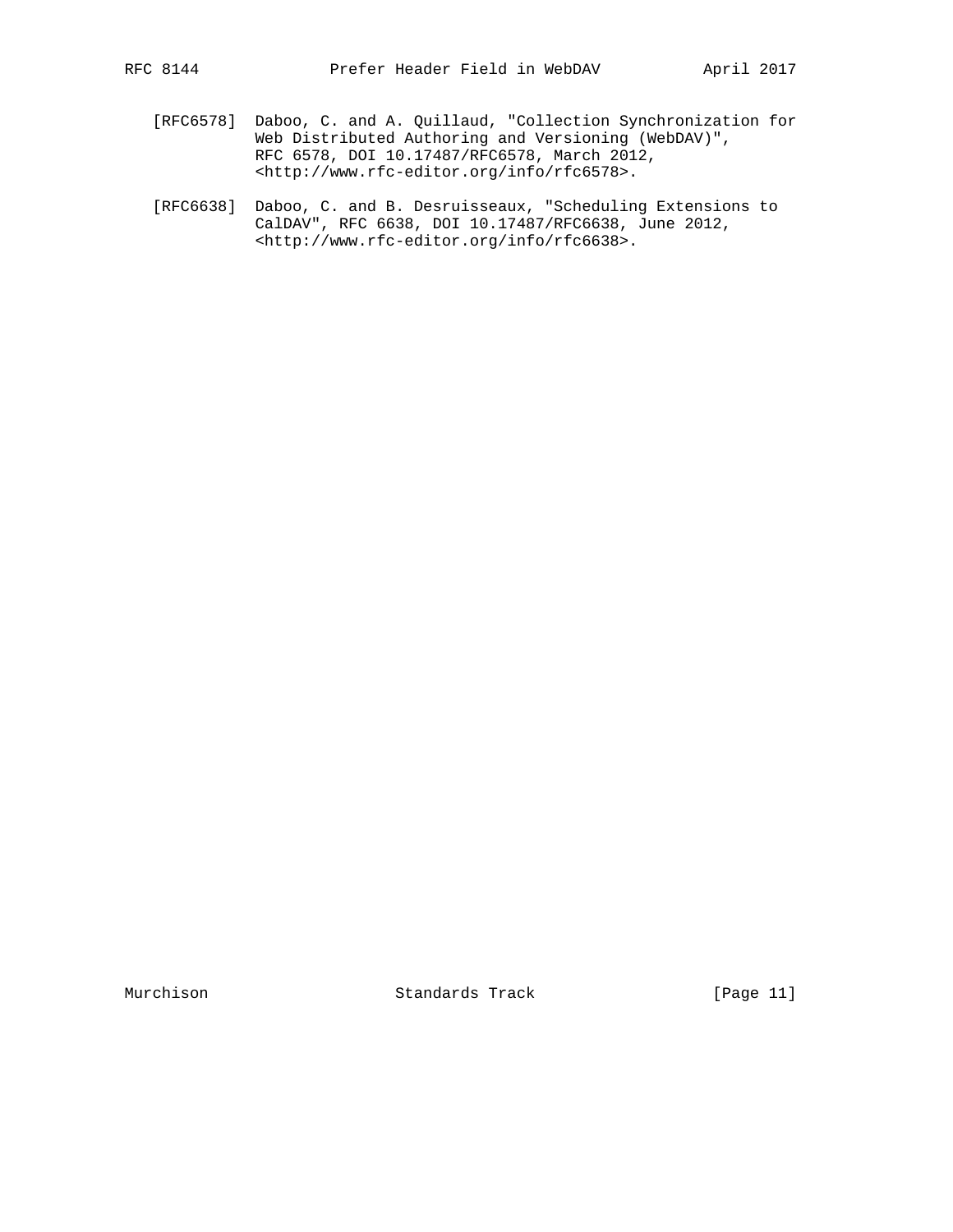Appendix A. The Brief and Extended Depth Header Fields

 This document is based heavily on the Brief [MSDN.aa563501] and extended Depth [MSDN.aa563950] header fields. The behaviors described in Sections 2.1 and 2.2 are identical to those provided by the Brief header field when used with the PROPFIND [MSDN.aa580336] and PROPPATCH [MSDN.aa493854] methods, respectively. The behavior described in Section 4 is identical to that provided by the "1,noroot" [MSDN.aa563950] and "infinity,noroot" [MSDN.aa563950] Depth header field values.

 Client and server implementations that already support the Brief header field can add support for the "return=minimal" preference with nominal effort.

 If a server supporting the Prefer header field receives both the Brief and Prefer header fields in a request, clients can expect the server to ignore the Brief header field and only use the Prefer header field preferences.

Appendix B. Examples

```
B.1. PROPFIND
```
B.1.1. Typical PROPFIND Request/Response with Depth:1

 This example tries to fetch one known and one unknown property from child resources.

>> Request <<

 PROPFIND /container/ HTTP/1.1 Host: webdav.example.com Content-Type: application/xml; charset=utf-8 Content-Length: 189 Depth: 1

```
 <?xml version="1.0" encoding="UTF-8"?>
 <D:propfind xmlns:D="DAV:" xmlns:X="http://ns.example.com/foobar/">
  <D:prop>
     <D:resourcetype/>
     <X:foobar/>
   </D:prop>
 </D:propfind>
 >> Response <<
```
HTTP/1.1 207 Multi-Status

Murchison Standards Track [Page 12]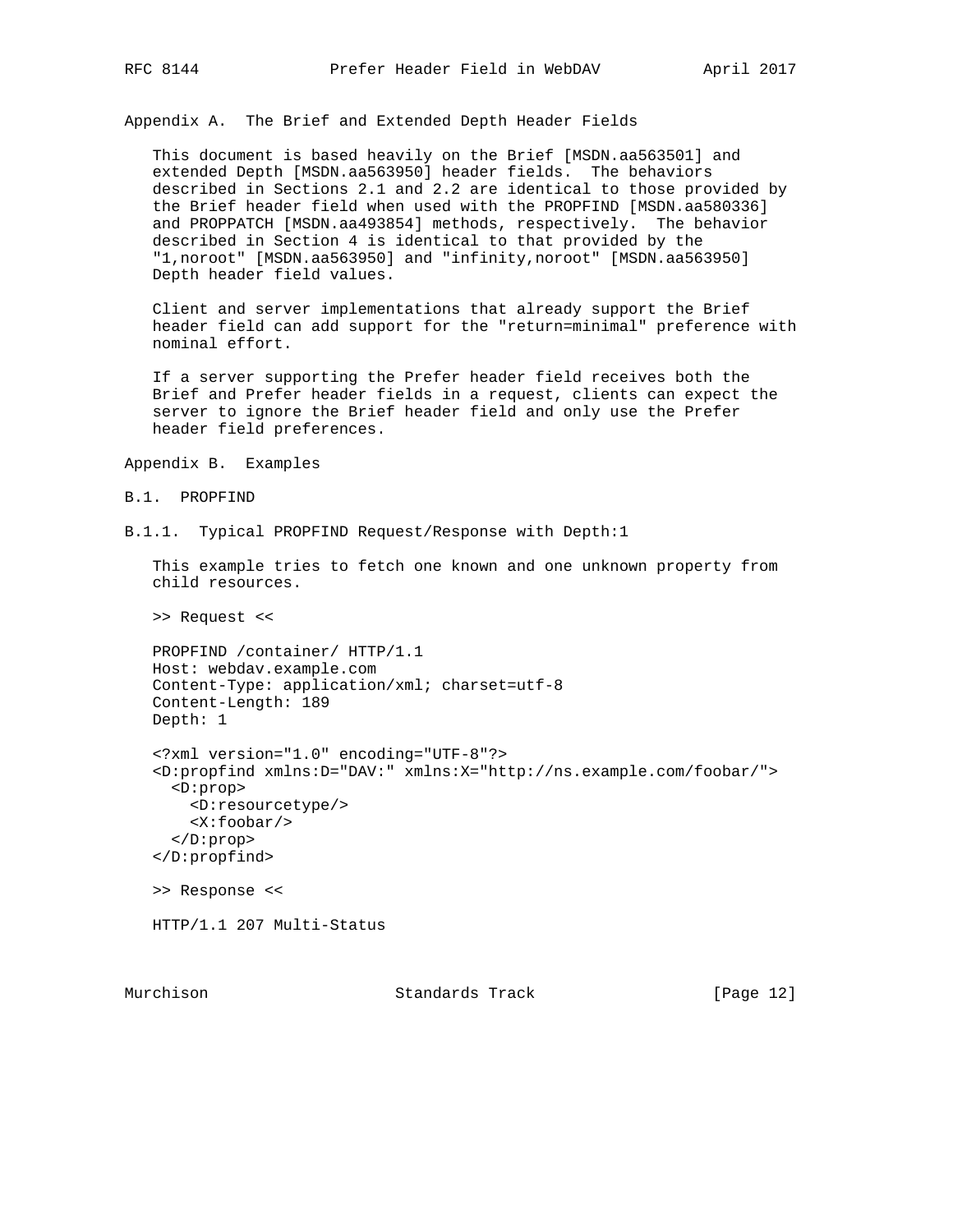```
 Content-Type: application/xml; charset=utf-8
 Content-Length: 1722
 <?xml version="1.0" encoding="utf-8"?>
 <D:multistatus xmlns:D="DAV:"
                xmlns:X="http://ns.example.com/foobar/">
   <D:response>
     <D:href>/container/</D:href>
     <D:propstat>
       <D:prop>
         <D:resourcetype>
           <D:collection/>
         </D:resourcetype>
       </D:prop>
       <D:status>HTTP/1.1 200 OK</D:status>
     </D:propstat>
     <D:propstat>
       <D:prop>
         <X:foobar/>
       </D:prop>
       <D:status>HTTP/1.1 404 Not Found</D:status>
     </D:propstat>
   </D:response>
   <D:response>
     <D:href>/container/work/</D:href>
     <D:propstat>
       <D:prop>
         <D:resourcetype>
           <D:collection/>
         </D:resourcetype>
       </D:prop>
       <D:status>HTTP/1.1 200 OK</D:status>
     </D:propstat>
     <D:propstat>
       <D:prop>
         <X:foobar/>
       </D:prop>
       <D:status>HTTP/1.1 404 Not Found</D:status>
     </D:propstat>
   </D:response>
   <D:response>
     <D:href>/container/home/</D:href>
     <D:propstat>
       <D:prop>
         <D:resourcetype>
           <D:collection/>
         </D:resourcetype>
       </D:prop>
```
Murchison Standards Track [Page 13]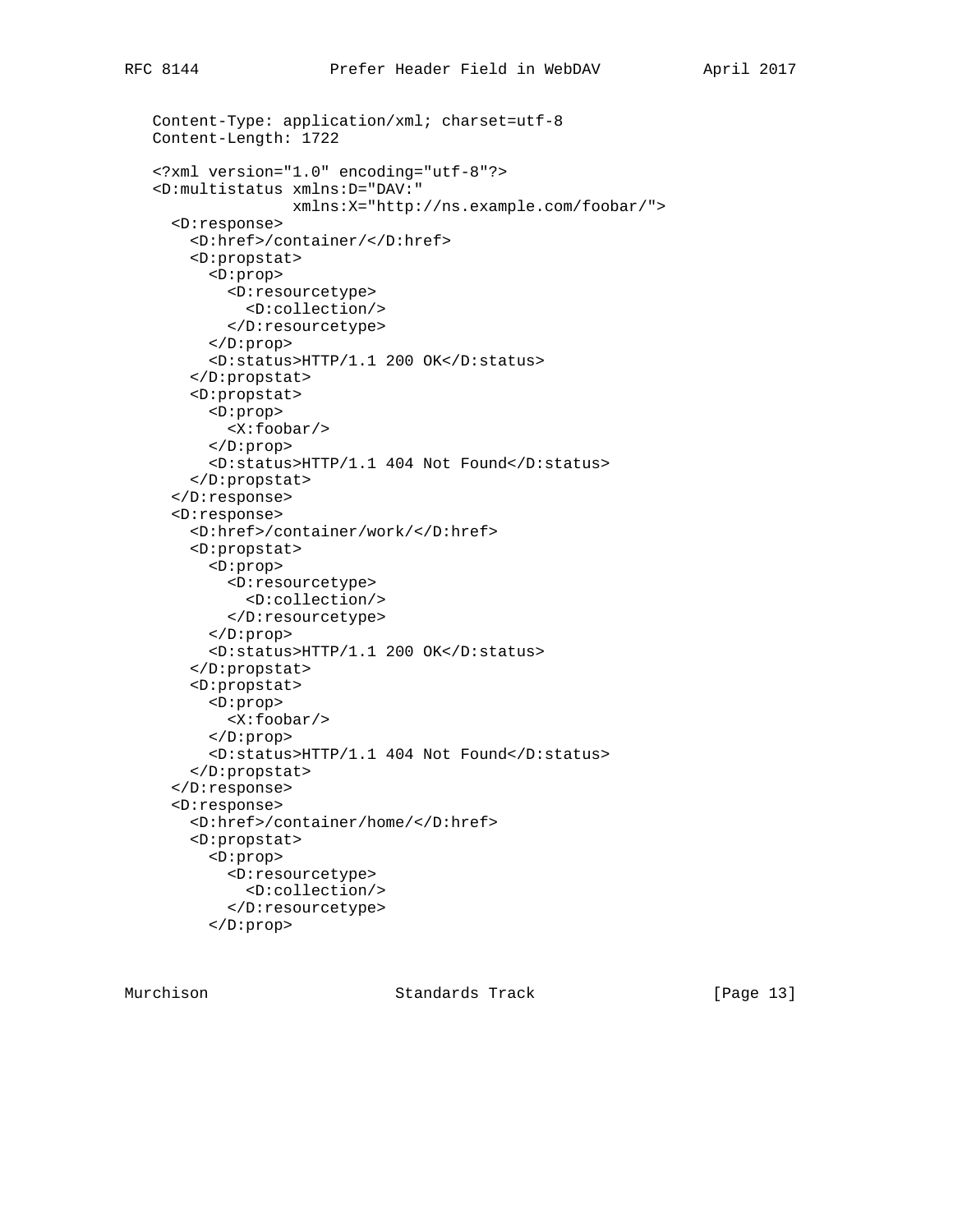```
 <D:status>HTTP/1.1 200 OK</D:status>
     </D:propstat>
     <D:propstat>
       <D:prop>
         <X:foobar/>
       </D:prop>
       <D:status>HTTP/1.1 404 Not Found</D:status>
     </D:propstat>
   </D:response>
   <D:response>
     <D:href>/container/foo.txt</D:href>
     <D:propstat>
       <D:prop>
         <D:resourcetype/>
       </D:prop>
       <D:status>HTTP/1.1 200 OK</D:status>
     </D:propstat>
     <D:propstat>
       <D:prop>
         <X:foobar/>
       </D:prop>
       <D:status>HTTP/1.1 404 Not Found</D:status>
     </D:propstat>
   </D:response>
 </D:multistatus>
```
#### B.1.2. Minimal PROPFIND Request/Response with Depth:1

 This example tries to fetch one known and one unknown property from child resources only.

>> Request <<

```
 PROPFIND /container/ HTTP/1.1
 Host: webdav.example.com
 Content-Type: application/xml; charset=utf-8
 Content-Length: 189
 Depth: 1
 Prefer: return=minimal, depth-noroot
 <?xml version="1.0" encoding="UTF-8"?>
 <D:propfind xmlns:D="DAV:" xmlns:X="http://ns.example.com/foobar/">
  <D:prop>
     <D:resourcetype/>
     <X:foobar/>
   </D:prop>
 </D:propfind>
```
Murchison Standards Track [Page 14]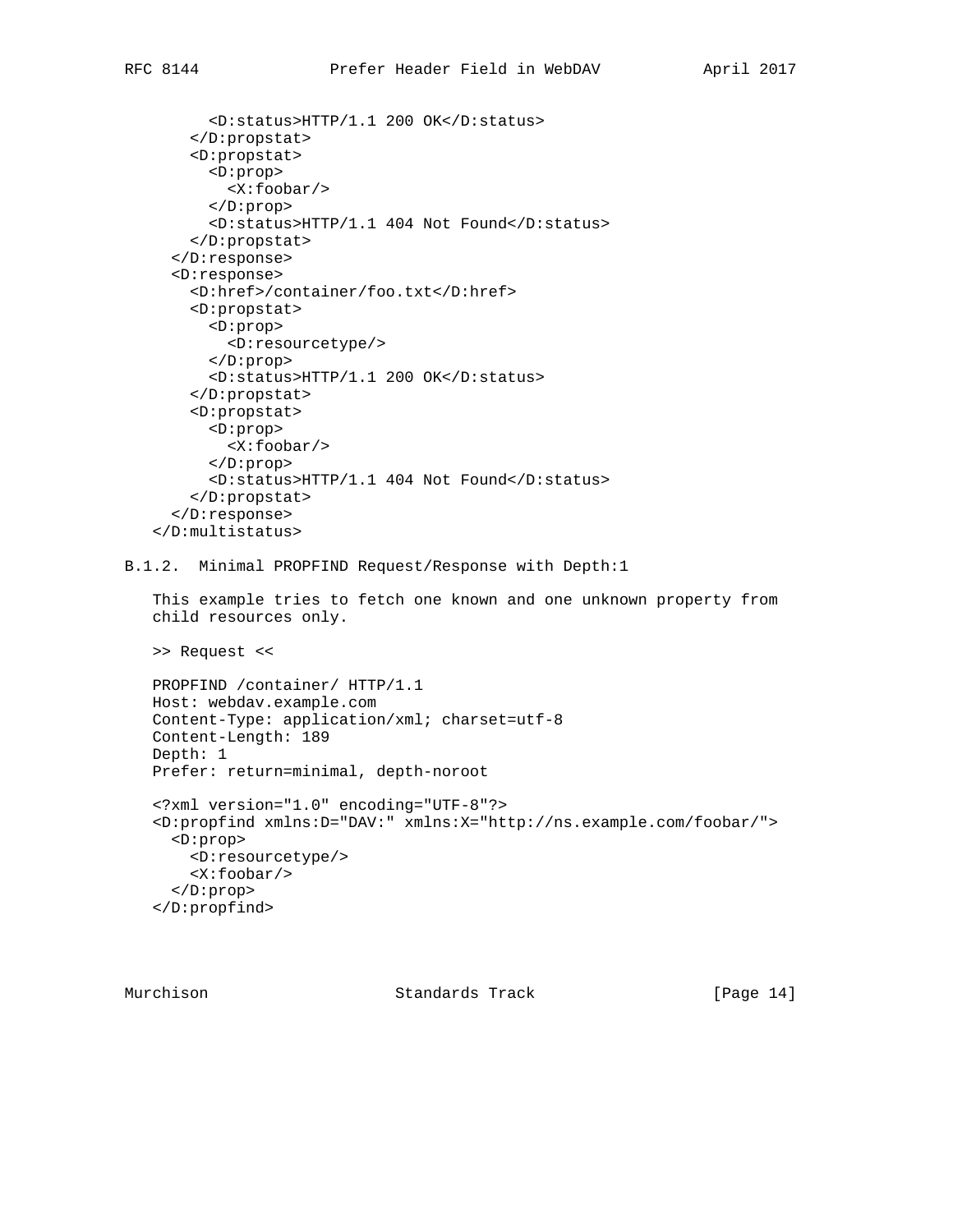```
 >> Response <<
 HTTP/1.1 207 Multi-Status
 Content-Type: application/xml; charset=utf-8
 Content-Length: 837
 Preference-Applied: return=minimal, depth-noroot
 <?xml version="1.0" encoding="utf-8"?>
 <D:multistatus xmlns:D="DAV:">
   <D:response>
     <D:href>/container/work/</D:href>
     <D:propstat>
       <D:prop>
         <D:resourcetype>
           <D:collection/>
         </D:resourcetype>
       </D:prop>
       <D:status>HTTP/1.1 200 OK</D:status>
     </D:propstat>
   </D:response>
   <D:response>
     <D:href>/container/home/</D:href>
     <D:propstat>
       <D:prop>
         <D:resourcetype>
           <D:collection/>
         </D:resourcetype>
       </D:prop>
       <D:status>HTTP/1.1 200 OK</D:status>
     </D:propstat>
   </D:response>
   <D:response>
     <D:href>/container/foo.txt</D:href>
     <D:propstat>
       <D:prop>
         <D:resourcetype/>
       </D:prop>
       <D:status>HTTP/1.1 200 OK</D:status>
     </D:propstat>
   </D:response>
 </D:multistatus>
```
Murchison Standards Track [Page 15]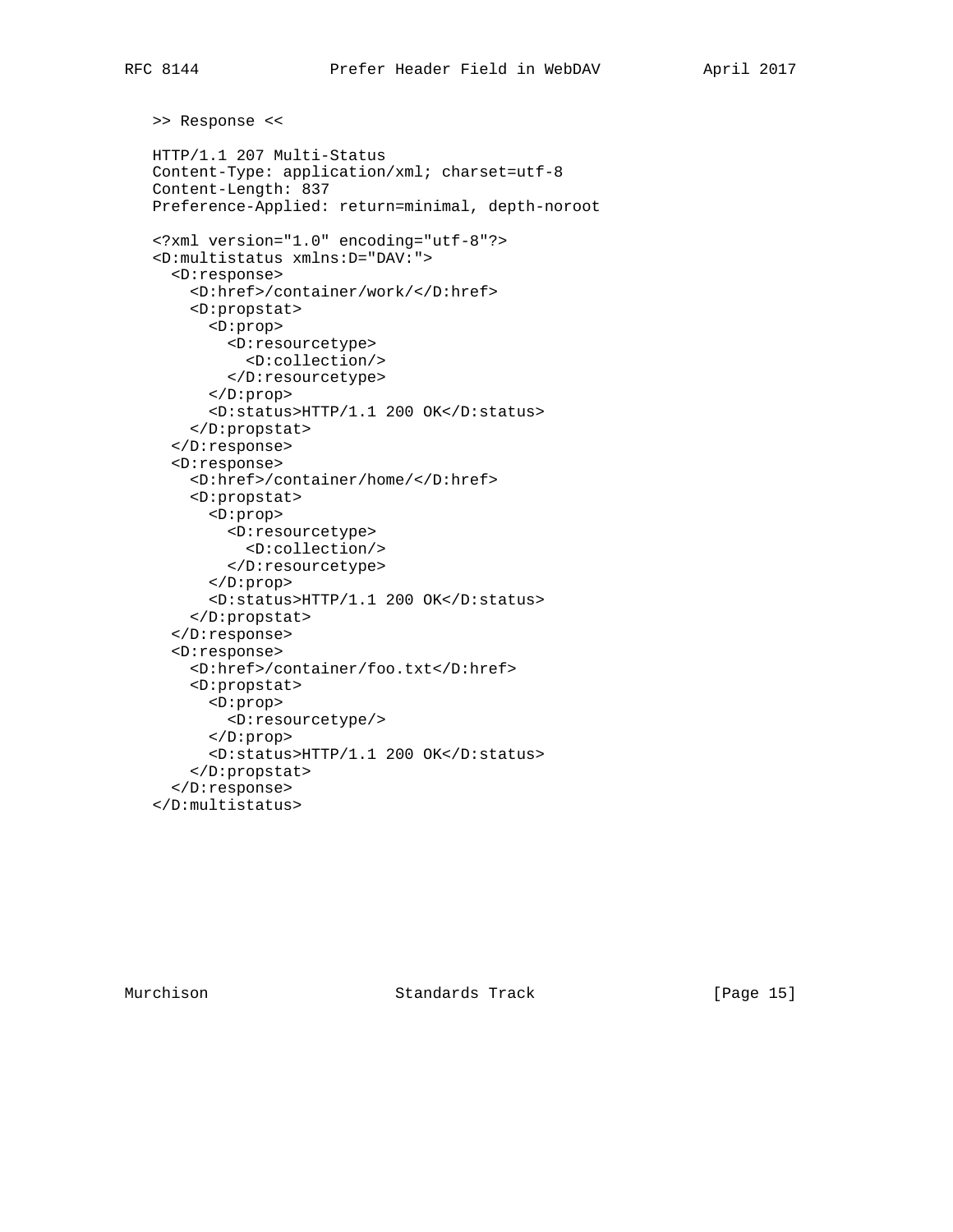```
B.1.3. Minimal PROPFIND Request/Response with an Empty DAV:propstat
         Element
    This example tries to fetch an unknown property from a collection.
    >> Request <<
    PROPFIND /container/ HTTP/1.1
    Host: webdav.example.com
    Content-Type: application/xml; charset=utf-8
    Content-Length: 166
    Prefer: return=minimal
    <?xml version="1.0" encoding="UTF-8"?>
    <D:propfind xmlns:D="DAV:" xmlns:X="http://ns.example.com/foobar/">
     <D:prop>
        <X:foobar/>
      </D:prop>
    </D:propfind>
    >> Response <<
    HTTP/1.1 207 Multi-Status
    Content-Type: application/xml; charset=utf-8
    Content-Length: 255
    Preference-Applied: return=minimal
    <?xml version="1.0" encoding="utf-8"?>
    <D:multistatus xmlns:D="DAV:">
      <D:response>
        <D:href>/container/</D:href>
        <D:propstat>
          <D:prop/>
          <D:status>HTTP/1.1 200 OK</D:status>
        </D:propstat>
      </D:response>
    </D:multistatus>
B.2. REPORT
B.2.1. Typical REPORT Request/Response
    This example tries to fetch an unknown property from several
    resources via the DAV:expand-property [RFC3253] REPORT type.
    >> Request <<
    REPORT /dav/principals/ HTTP/1.1
```
Murchison Standards Track [Page 16]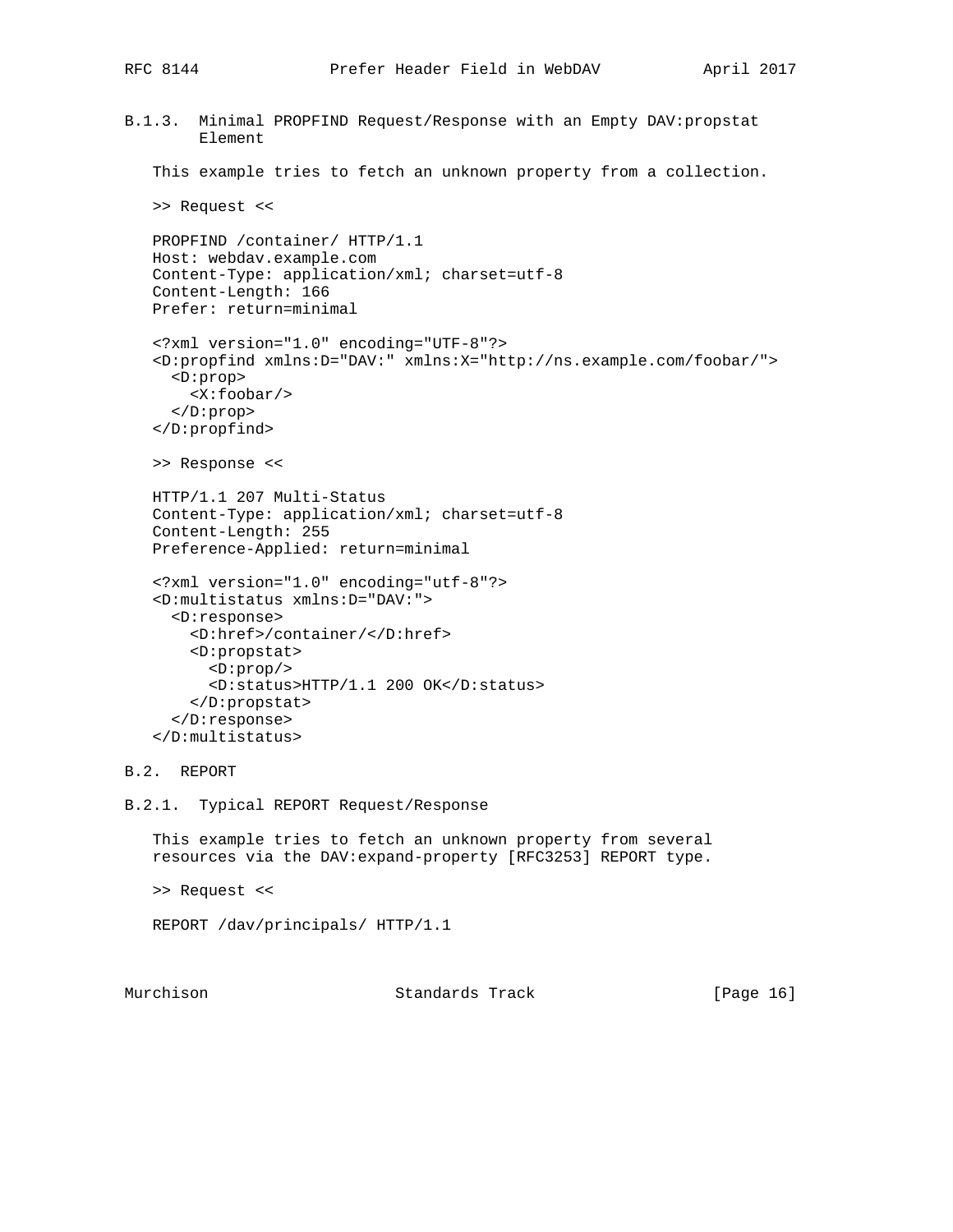```
 Host: webdav.example.com
 Content-type: text/xml; charset=utf-8
 Content-length: 847
 <?xml version="1.0" encoding="utf-8"?>
 <D:expand-property xmlns:D="DAV:">
   <D:property name="current-user-principal">
     <D:property name="resourcetype"/>
     <D:property name="displayname"/>
     <D:property name="foobar"
                 namespace="http://ns.example.com/foobar"/>
     <D:property name="calendar-home-set"
                 namespace="urn:ietf:params:xml:ns:caldav">
       <D:property name="resourcetype"/>
       <D:property name="foobar"
                   namespace="http://ns.example.com/foobar"/>
     </D:property>
     <D:property name="addressbook-home-set"
                 namespace="urn:ietf:params:xml:ns:carddav">
       <D:property name="resourcetype"/>
       <D:property name="foobar"
                   namespace="http://ns.example.com/foobar"/>
     </D:property>
   </D:property>
 </D:expand-property>
 >> Response <<
 HTTP/1.1 207 Multi-Status
 Content-Type: application/xml; charset=utf-8
 Content-Length: 2664
 <?xml version="1.0" encoding="utf-8"?>
 <D:multistatus xmlns:D="DAV:"
                xmlns:C="urn:ietf:params:xml:ns:caldav"
                xmlns:R="urn:ietf:params:xml:ns:carddav"
                xmlns:X="http://ns.example.com/foobar">
   <D:response>
     <D:href>/dav/principals/</D:href>
     <D:propstat>
       <D:prop>
         <D:current-user-principal>
           <D:response>
             <D:href>/dav/principals/user/ken/</D:href>
             <D:propstat>
                <D:prop>
                  <D:resourcetype>
                    <D:principal/>
```
Murchison Standards Track [Page 17]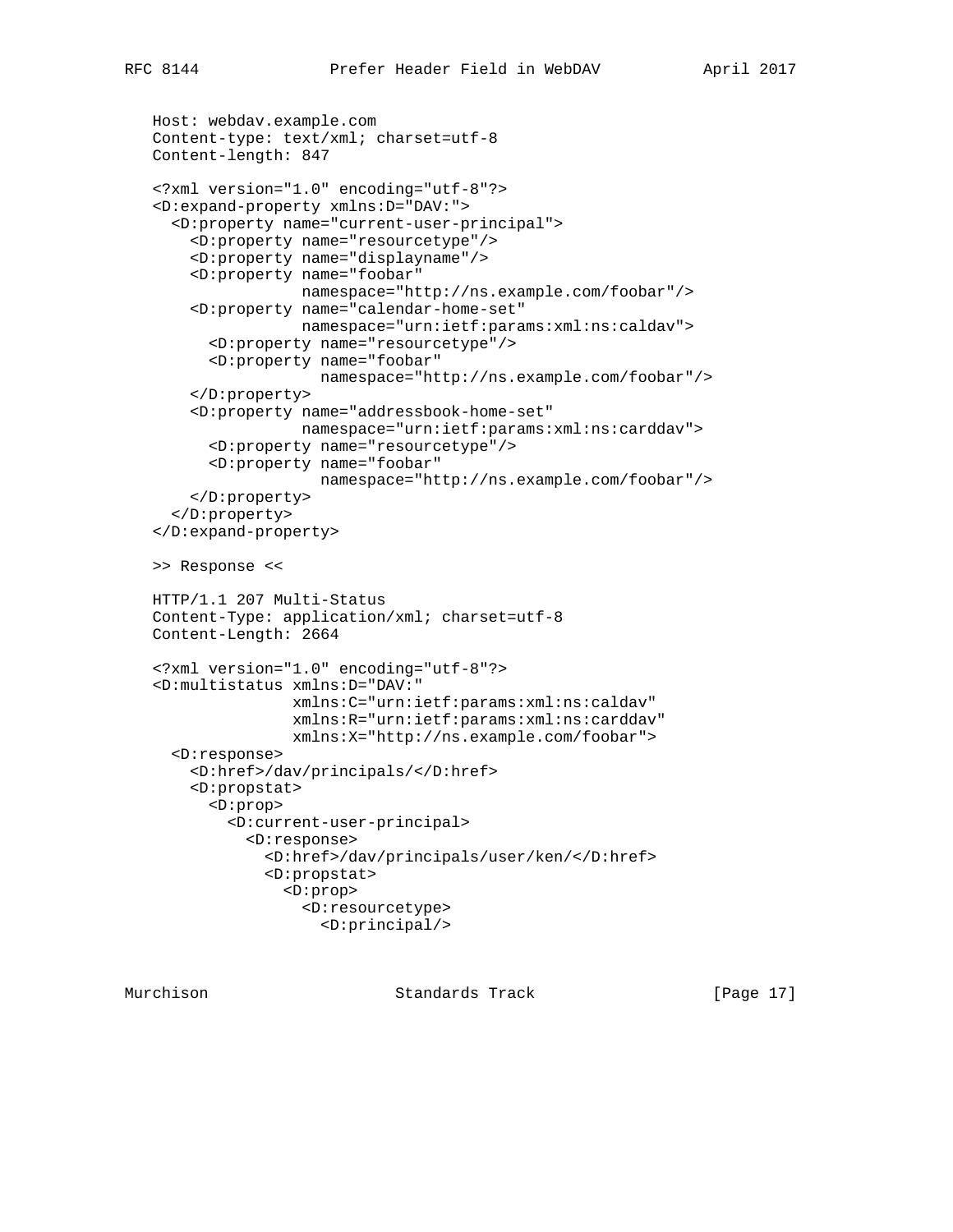```
 </D:resourcetype>
     <D:displayname>ken</D:displayname>
     <C:calendar-home-set>
       <D:response>
         <D:href>/dav/calendars/user/ken/</D:href>
         <D:propstat>
            <D:prop>
             <D:resourcetype>
                <D:collection/>
             </D:resourcetype>
           </D:prop>
            <D:status>HTTP/1.1 200 OK</D:status>
         </D:propstat>
         <D:propstat>
           <D:prop>
             <X:foobar/>
           </D:prop>
            <D:status>HTTP/1.1 404 Not Found</D:status>
         </D:propstat>
       </D:response>
     </C:calendar-home-set>
     <R:addressbook-home-set>
       <D:response>
         <D:href>/dav/addressbooks/user/ken/</D:href>
         <D:propstat>
            <D:prop>
             <D:resourcetype>
                <D:collection/>
             </D:resourcetype>
            </D:prop>
           <D:status>HTTP/1.1 200 OK</D:status>
         </D:propstat>
         <D:propstat>
           <D:prop>
              <X:foobar/>
           </D:prop>
           <D:status>HTTP/1.1 404 Not Found</D:status>
         </D:propstat>
       </D:response>
     </R:addressbook-home-set>
   </D:prop>
   <D:status>HTTP/1.1 200 OK</D:status>
 </D:propstat>
 <D:propstat>
   <D:prop>
     <X:foobar/>
   </D:prop>
   <D:status>HTTP/1.1 404 Not Found</D:status>
```
Murchison Standards Track [Page 18]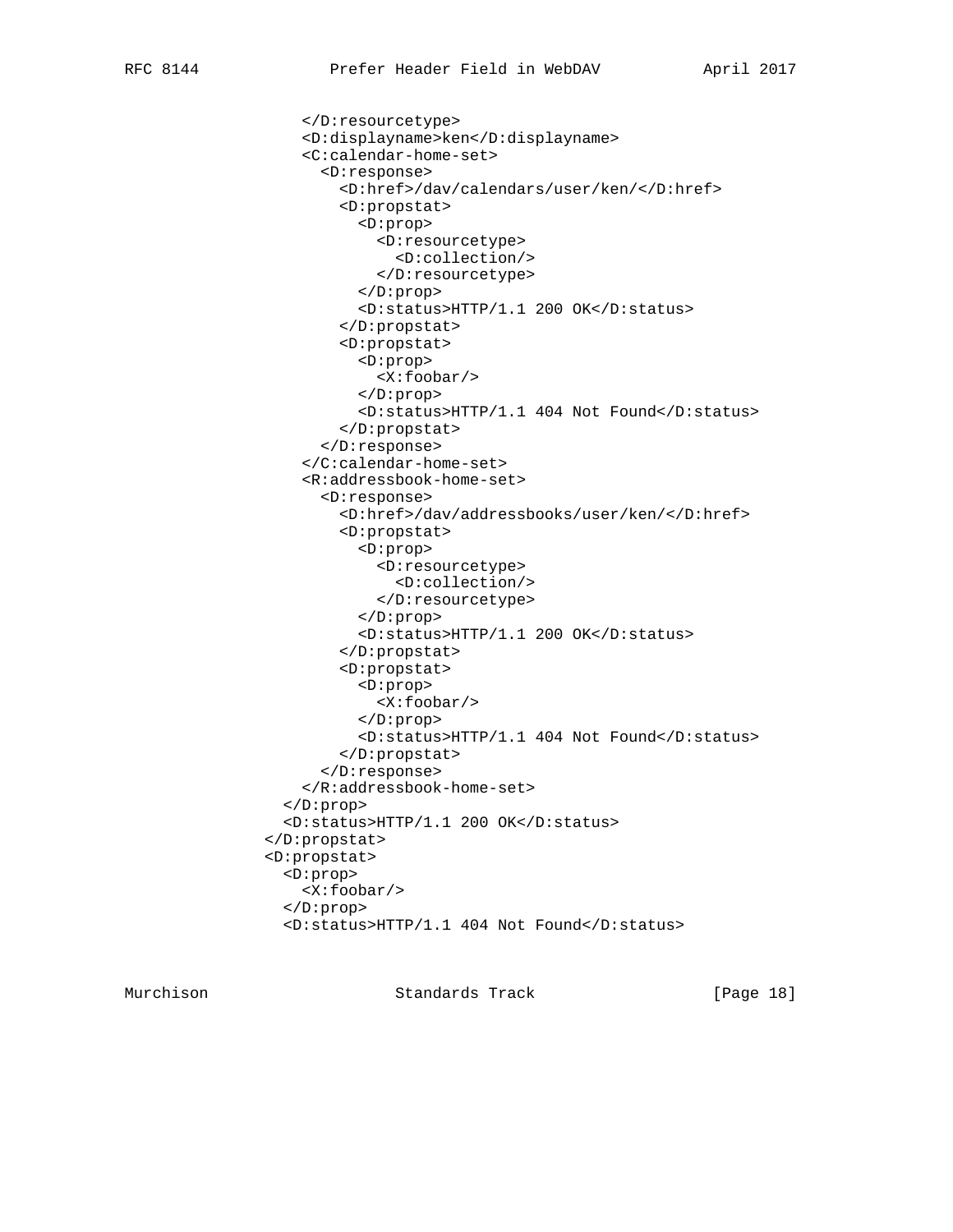```
 </D:propstat>
            </D:response>
         </D:current-user-principal>
       </D:prop>
       <D:status>HTTP/1.1 200 OK</D:status>
     </D:propstat>
   </D:response>
 </D:multistatus>
```
### B.2.2. Minimal REPORT Request/Response

 This example tries to fetch an unknown property from several resources via the DAV:expand-property [RFC3253] REPORT type.

```
 >> Request <<
```

```
 REPORT /dav/principals/ HTTP/1.1
 Host: webdav.example.com
 Content-Type: application/xml; charset=utf-8
 Content-Length: 847
 Prefer: return=minimal
 <?xml version="1.0" encoding="utf-8"?>
 <D:expand-property xmlns:D="DAV:">
   <D:property name="current-user-principal">
     <D:property name="resourcetype"/>
     <D:property name="displayname"/>
     <D:property name="foobar"
                 namespace="http://ns.example.com/foobar"/>
     <D:property name="calendar-home-set"
                 namespace="urn:ietf:params:xml:ns:caldav">
       <D:property name="resourcetype"/>
       <D:property name="foobar"
                   namespace="http://ns.example.com/foobar"/>
     </D:property>
     <D:property name="addressbook-home-set"
                 namespace="urn:ietf:params:xml:ns:carddav">
       <D:property name="resourcetype"/>
       <D:property name="foobar"
                   namespace="http://ns.example.com/foobar"/>
     </D:property>
   </D:property>
 </D:expand-property>
 >> Response <<
 HTTP/1.1 207 Multi-Status
 Content-Type: application/xml; charset=utf-8
```
Murchison Standards Track [Page 19]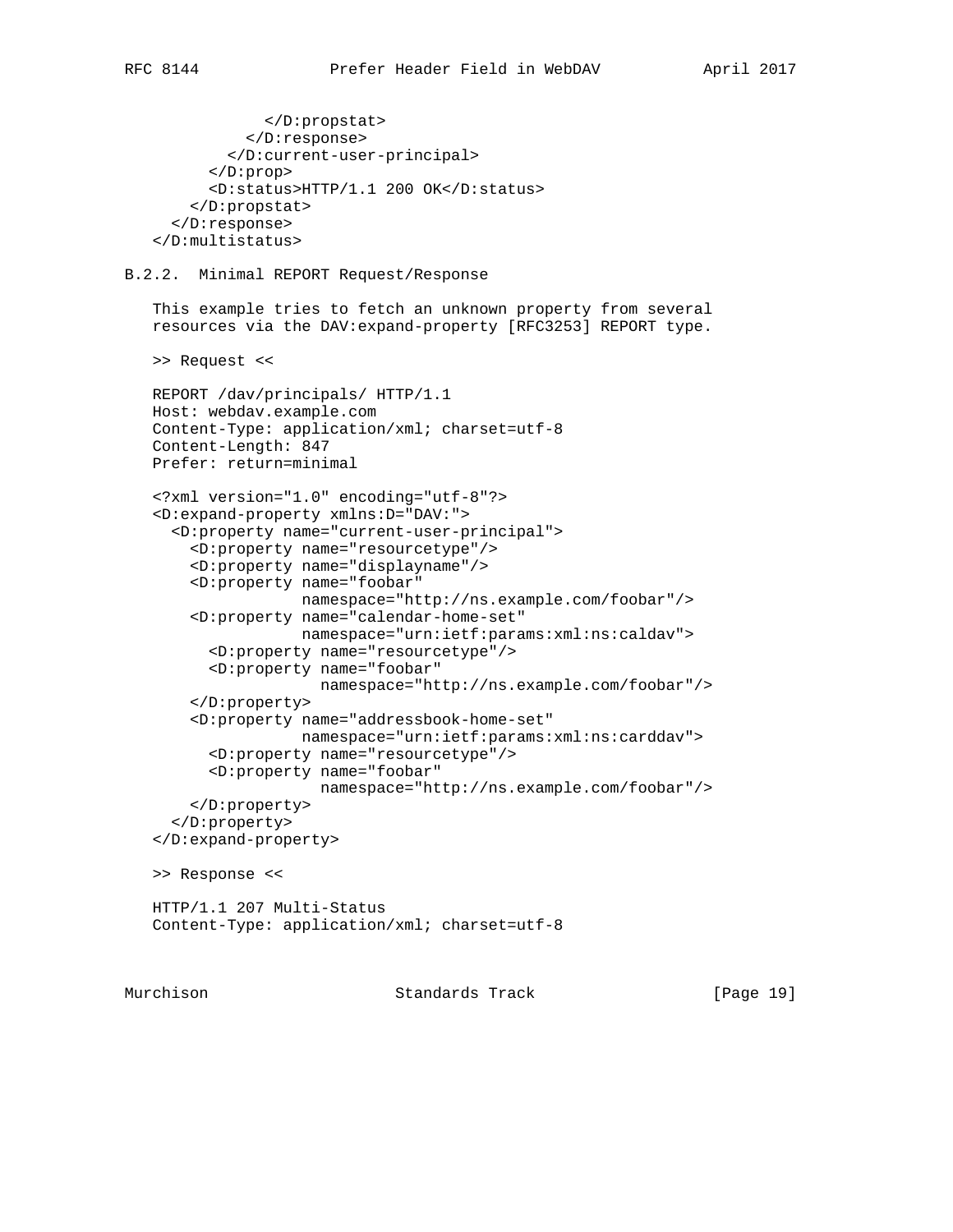```
 Content-Length: 1998
 Preference-Applied: return=minimal
 <?xml version="1.0" encoding="utf-8"?>
 <D:multistatus xmlns:D="DAV:"
                xmlns:C="urn:ietf:params:xml:ns:caldav"
                xmlns:R="urn:ietf:params:xml:ns:carddav"
                xmlns:X="http://ns.example.com/foobar">
   <D:response>
     <D:href>/dav/principals/</D:href>
     <D:propstat>
       <D:prop>
         <D:current-user-principal>
           <D:response>
             <D:href>/dav/principals/user/ken/</D:href>
             <D:propstat>
                <D:prop>
                  <D:resourcetype>
                    <D:principal/>
                  </D:resourcetype>
                  <D:displayname>ken</D:displayname>
                  <C:calendar-home-set>
                    <D:response>
                      <D:href>/dav/calendars/user/ken/</D:href>
                      <D:propstat>
                        <D:prop>
                          <D:resourcetype>
                            <D:collection/>
                          </D:resourcetype>
                        </D:prop>
                        <D:status>HTTP/1.1 200 OK</D:status>
                      </D:propstat>
                    </D:response>
                  </C:calendar-home-set>
                  <R:addressbook-home-set>
                    <D:response>
                      <D:href>/dav/addressbooks/user/ken/</D:href>
                      <D:propstat>
                        <D:prop>
                          <D:resourcetype>
                            <D:collection/>
                          </D:resourcetype>
                        </D:prop>
                        <D:status>HTTP/1.1 200 OK</D:status>
                      </D:propstat>
                    </D:response>
                  </R:addressbook-home-set>
                </D:prop>
```
Murchison Standards Track [Page 20]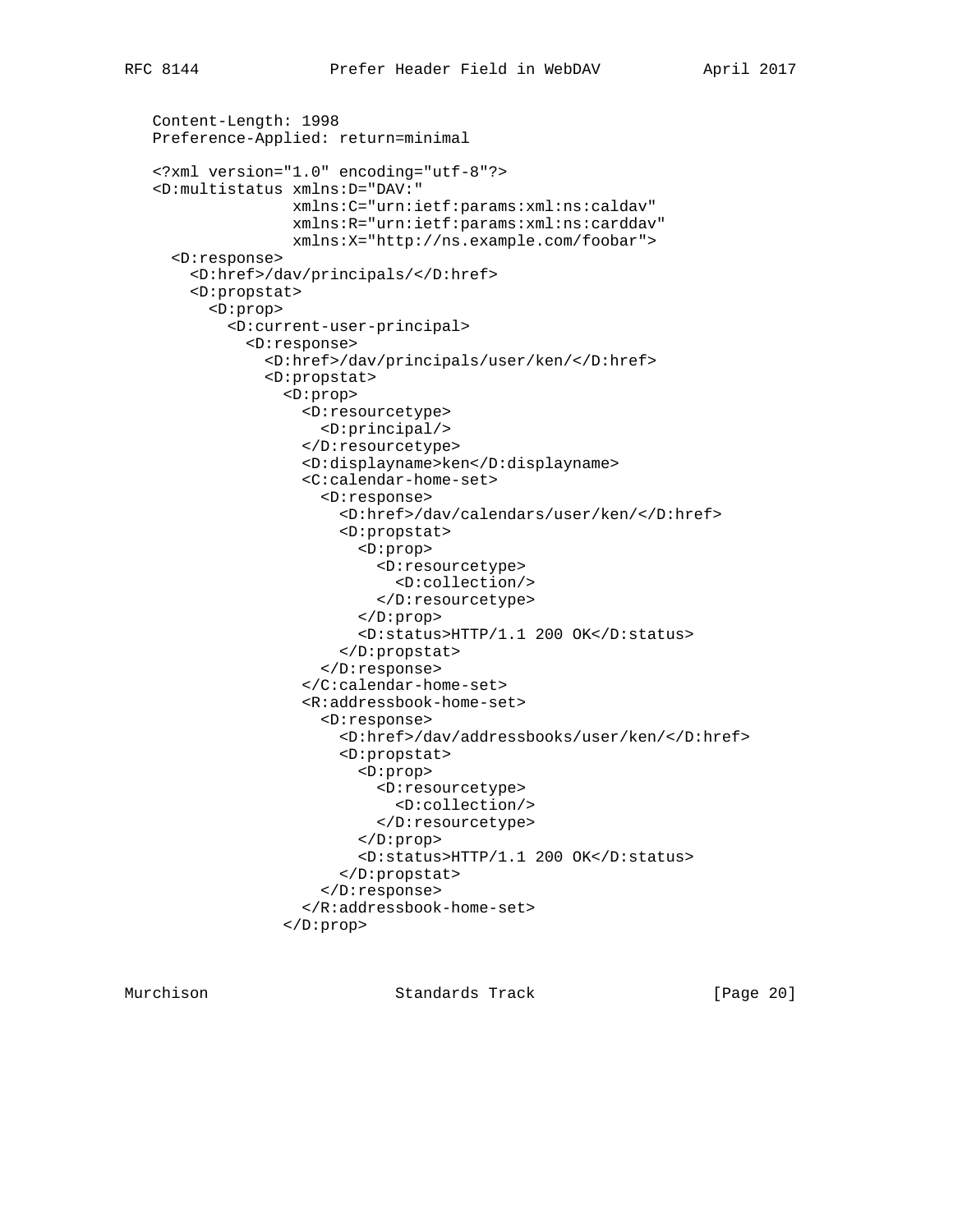```
 <D:status>HTTP/1.1 200 OK</D:status>
              </D:propstat>
           </D:response>
         </D:current-user-principal>
       </D:prop>
       <D:status>HTTP/1.1 200 OK</D:status>
     </D:propstat>
   </D:response>
 </D:multistatus>
```

```
B.3. PROPPATCH
```
B.3.1. Typical PROPPATCH Request/Response

```
 >> Request <<
```

```
 PROPPATCH /container/ HTTP/1.1
 Host: webdav.example.com
 Content-Type: application/xml; charset=utf-8
 Content-Length: 199
 <?xml version="1.0" encoding="utf-8"?>
 <D:propertyupdate xmlns:D="DAV:">
   <D:set>
     <D:prop>
       <D:displayname>My Container</D:displayname>
     </D:prop>
   </D:set>
 </D:propertyupdate>
 >> Response <<
 HTTP/1.1 207 Multi-Status
 Content-Type: application/xml; charset=utf-8
 Content-Length: 297
 <?xml version="1.0" encoding="utf-8"?>
 <D:multistatus xmlns:D="DAV:">
   <D:response>
     <D:href>/container/</D:href>
     <D:propstat>
       <D:prop>
         <D:displayname/>
       </D:prop>
       <D:status>HTTP/1.1 200 OK</D:status>
     </D:propstat>
   </D:response>
```

```
 </D:multistatus>
```
Murchison Standards Track [Page 21]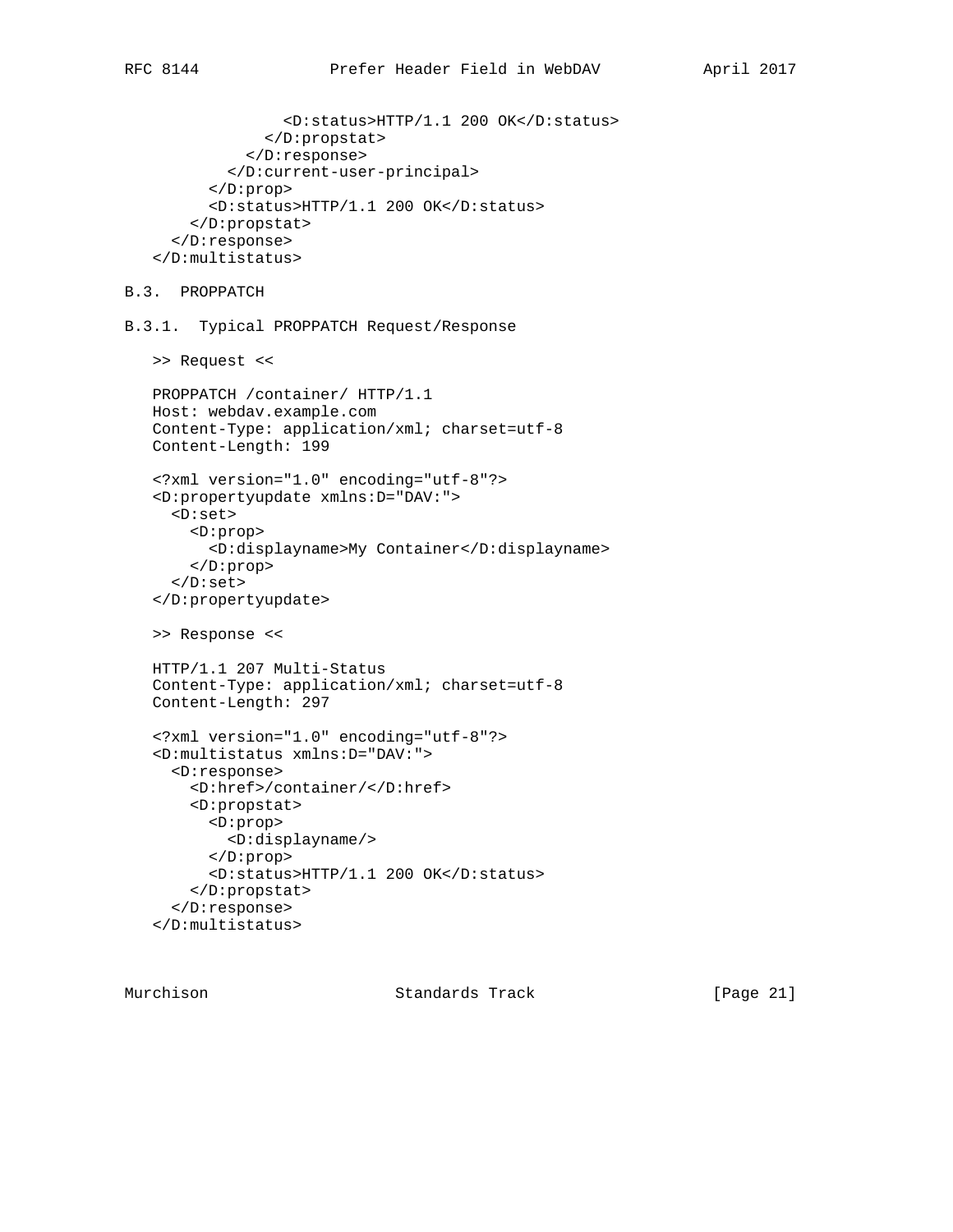```
B.3.2. Minimal PROPPATCH Request/Response
```

```
 >> Request <<
```

```
 PROPPATCH /container/ HTTP/1.1
    Host: webdav.example.com
    Content-Type: application/xml; charset=utf-8
    Content-Length: 199
    Prefer: return=minimal
    <?xml version="1.0" encoding="utf-8"?>
    <D:propertyupdate xmlns:D="DAV:">
      <D:set>
        <D:prop>
          <D:displayname>My Container</D:displayname>
        </D:prop>
      </D:set>
    </D:propertyupdate>
    >> Response <<
    HTTP/1.1 200 OK
    Content-Length: 0
    Preference-Applied: return=minimal
B.4. MKCOL
B.4.1. Verbose MKCOL Request/Response
    >> Request <<
    MKCOL /container/ HTTP/1.1
    Host: webdav.example.com
    Content-Type: application/xml; charset=utf-8
    Content-Length: 181
    <?xml version="1.0" encoding="utf-8"?>
    <D:mkcol xmlns:D="DAV:">
      <D:set>
        <D:prop>
          <D:displayname>My Container</D:displayname>
        </D:prop>
      </D:set>
    </D:mkcol>
    >> Response <<
    HTTP/1.1 201 Created
```
Murchison Standards Track [Page 22]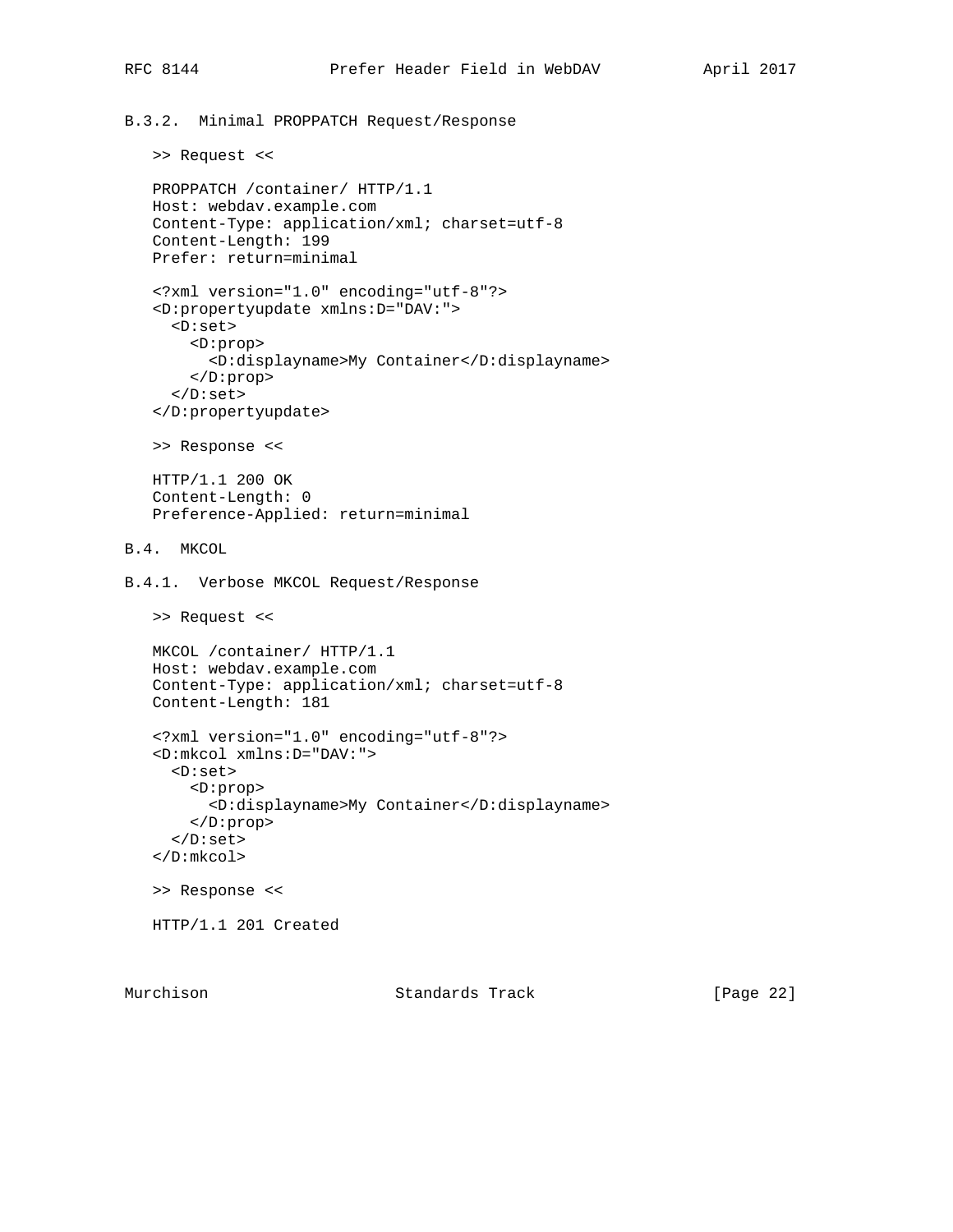```
 Cache-Control: no-cache
 Content-Type: application/xml; charset=utf-8
 Content-Length: 224
 <?xml version="1.0" encoding="utf-8"?>
 <D:mkcol-response xmlns:D="DAV:">
   <D:propstat>
     <D:prop>
       <D:displayname/>
     </D:prop>
     <D:status>HTTP/1.1 200 OK</D:status>
   </D:propstat>
 </D:mkcol-response>
```
B.4.2. Minimal MKCOL Request/Response

```
 >> Request <<
```

```
 MKCOL /container/ HTTP/1.1
 Host: webdav.example.com
 Content-Type: application/xml; charset=utf-8
 Content-Length: 181
 Prefer: return=minimal
```

```
 <?xml version="1.0" encoding="utf-8"?>
 <D:mkcol xmlns:D="DAV:">
   <D:set>
     <D:prop>
       <D:displayname>My Container</D:displayname>
     </D:prop>
   </D:set>
 </D:mkcol>
```

```
 >> Response <<
```

```
 HTTP/1.1 201 Created
 Cache-Control: no-cache
 Content-Length: 0
 Preference-Applied: return=minimal
```

```
B.5. POST
```

```
B.5.1. Typical Resource Creation and Retrieval via POST + GET
```
 Note that this request is not conditional because by using the POST [RFC5995] method, the client lets the server choose the resource URI, thereby guaranteeing that it will not modify an existing resource.

Murchison Standards Track [Page 23]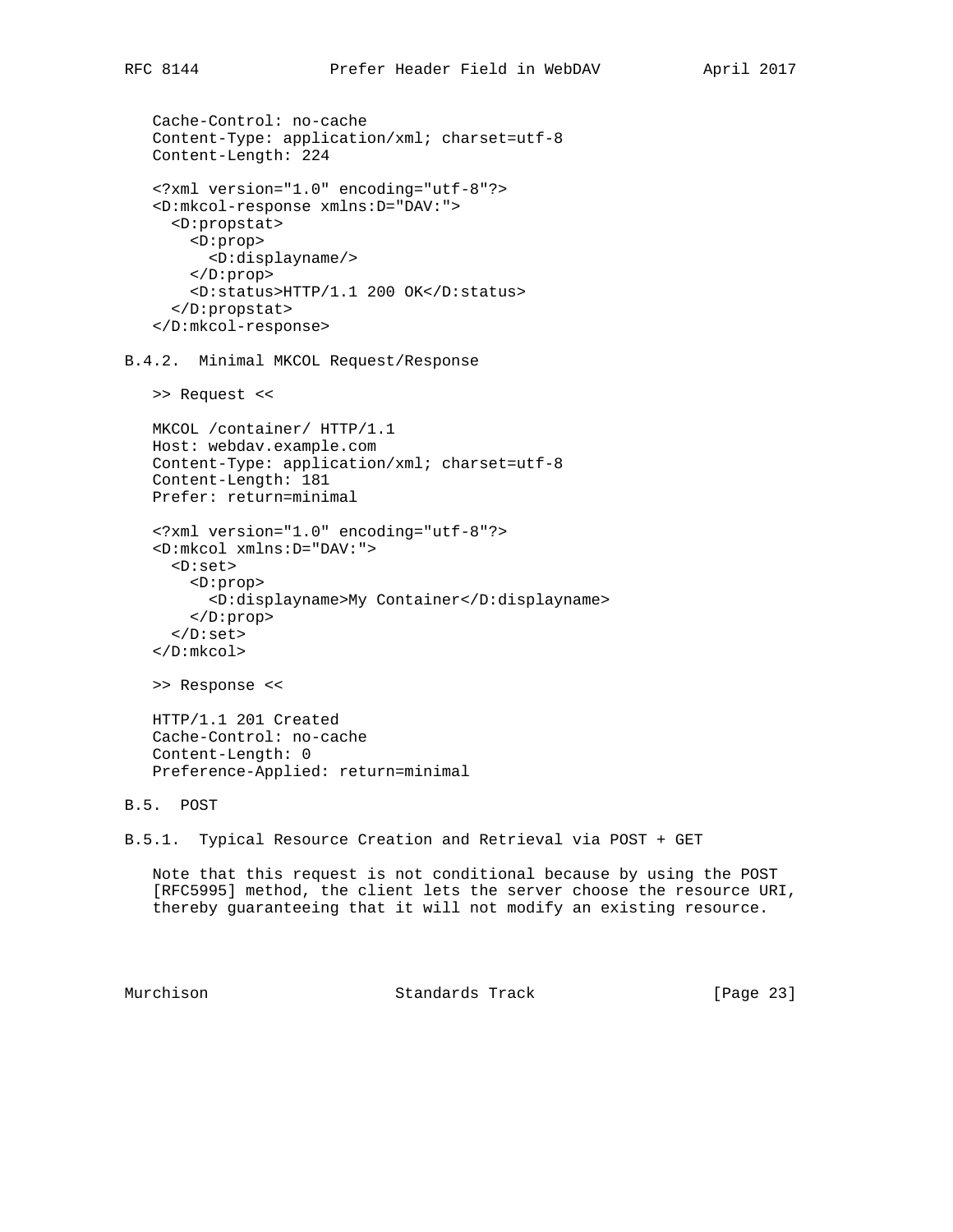>> Request <<

 POST /container/work;add-member/ HTTP/1.1 Host: caldav.example.com Content-Type: text/calendar; charset=utf-8 Content-Length: 521

```
 BEGIN:VCALENDAR
 VERSION:2.0
 PRODID:-//Example Corp.//CalDAV Client//EN
 BEGIN:VEVENT
 UID:CD87465FA
 SEQUENCE:0
 DTSTAMP:20120602T185254Z
 DTSTART:20120602T160000Z
 DTEND:20120602T170000Z
 TRANSP:OPAQUE
 SUMMARY:Lunch
 ORGANIZER;CN="Ken Murchison":mailto:murch@example.com
 ATTENDEE;CN="Ken Murchison";CUTYPE=INDIVIDUAL;PARTSTAT=ACCEPTED:
 mailto:murch@example.com
 ATTENDEE;CN="John Doe";CUTYPE=INDIVIDUAL;PARTSTAT
 =NEEDS-ACTION;ROLE=REQ-PARTICIPANT;RSVP=TRUE:mailto:jdoe@
 example.com
 END:VEVENT
 END:VCALENDAR
```
>> Response <<

 HTTP/1.1 201 Created Location: /container/work/abc.ics Content-Length: 0

 Note that the server did not include any validator header fields (e.g., ETag) in the response, signaling that the created representation differs from the representation sent in the body of the request. The client has to send a separate GET request to retrieve the current representation:

>> Request <<

 GET /container/work/abc.ics HTTP/1.1 Host: caldav.example.com

>> Response <<

HTTP/1.1 200 OK

Murchison Standards Track [Page 24]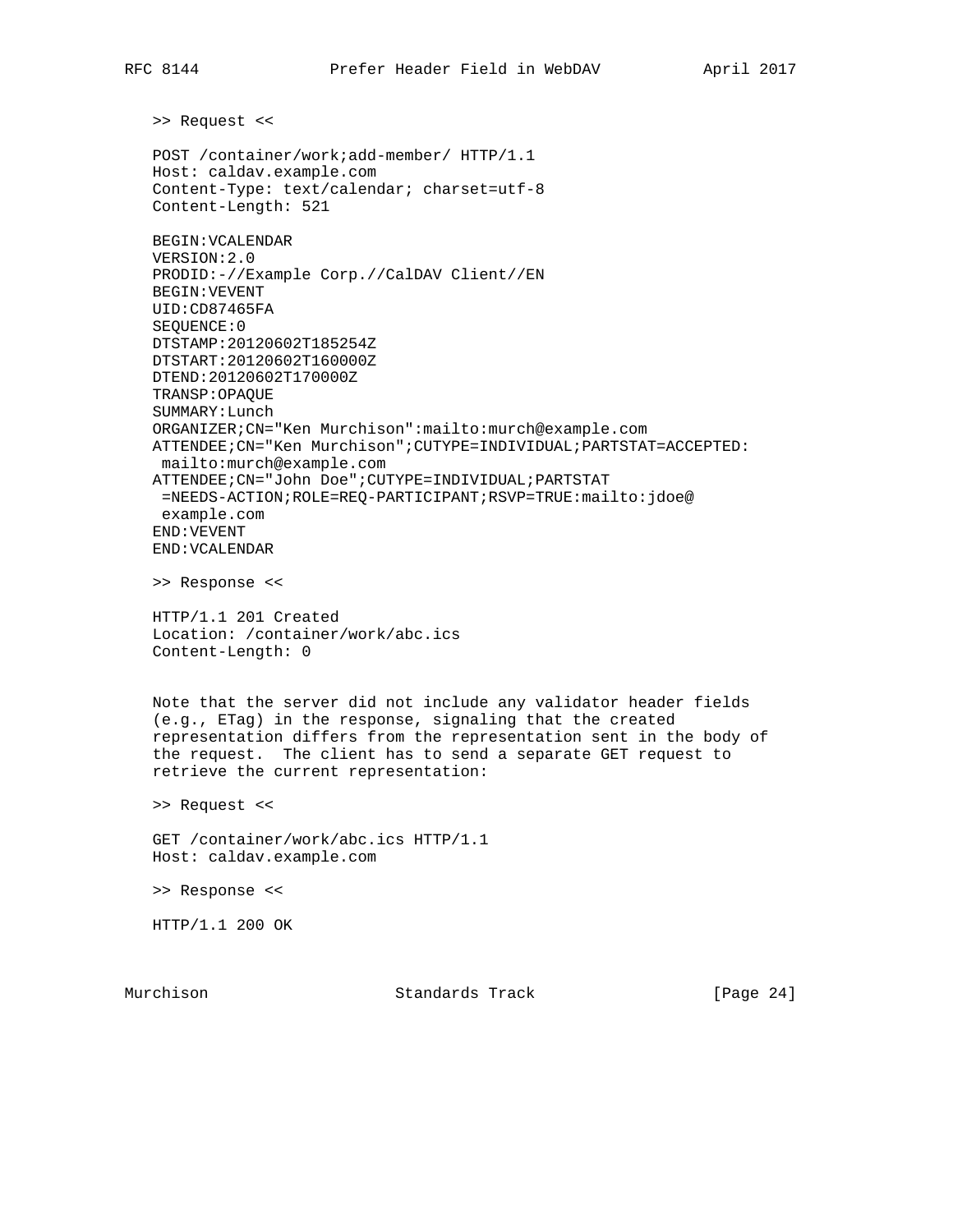```
 Content-Type: text/calendar; charset=utf-8
 Content-Length: 541
 ETag: "nahduyejc"
 Schedule-Tag: "jfd84hgbcn"
 BEGIN:VCALENDAR
 VERSION:2.0
 PRODID:-//Example Corp.//CalDAV Server//EN
 BEGIN:VEVENT
 UID:CD87465FA
 SEQUENCE:0
 DTSTAMP:20120602T185300Z
 DTSTART:20120602T160000Z
 DTEND:20120602T170000Z
 TRANSP:OPAQUE
 SUMMARY:Lunch
 ORGANIZER;CN="Ken Murchison":mailto:murch@example.com
 ATTENDEE;CN="Ken Murchison";CUTYPE=INDIVIDUAL;PARTSTAT=ACCEPTED:
 mailto:murch@example.com
 ATTENDEE;CN="John Doe";CUTYPE=INDIVIDUAL;PARTSTAT
=NEEDS-ACTION;ROLE=REQ-PARTICIPANT;RSVP=TRUE;SCHEDULE-STATUS=
 1.2:mailto:jdoe@example.com
 END:VEVENT
 END:VCALENDAR
```
B.5.2. Streamlined Resource Creation and Retrieval via POST

 Note that this request is not conditional because by using the POST [RFC5995] method, the client lets the server choose the resource URI, thereby guaranteeing that it will not modify an existing resource.

>> Request <<

 POST /container/work;add-member/ HTTP/1.1 Host: caldav.example.com Content-Type: text/calendar; charset=utf-8 Content-Length: 521 Prefer: return=representation

 BEGIN:VCALENDAR VERSION:2.0 PRODID:-//Example Corp.//CalDAV Client//EN BEGIN:VEVENT UID:CD87465FA SEQUENCE:0 DTSTAMP:20120602T185254Z DTSTART:20120602T160000Z DTEND:20120602T170000Z

Murchison Standards Track [Page 25]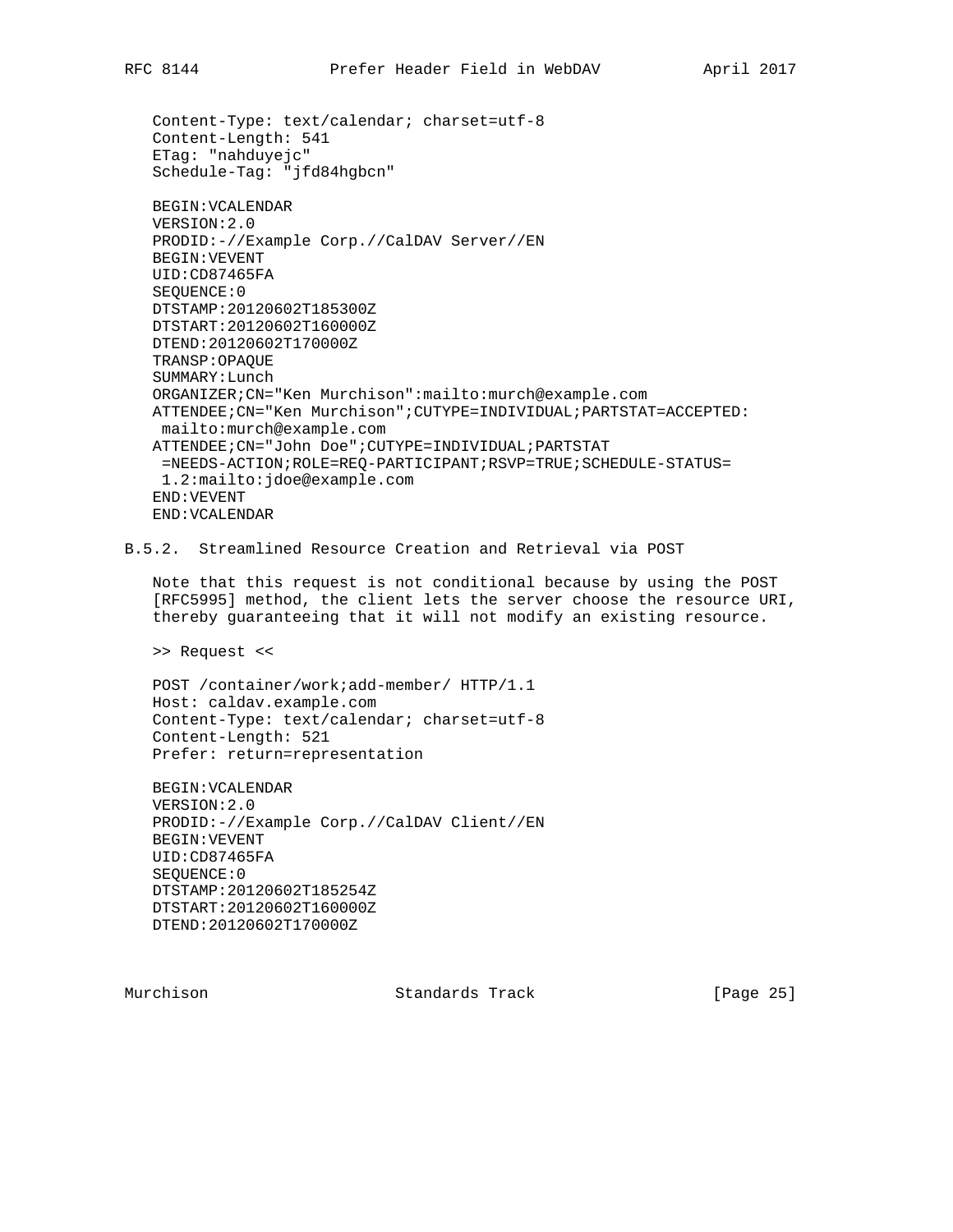TRANSP:OPAQUE SUMMARY:Lunch ORGANIZER;CN="Ken Murchison":mailto:murch@example.com ATTENDEE;CN="Ken Murchison";CUTYPE=INDIVIDUAL;PARTSTAT=ACCEPTED: mailto:murch@example.com ATTENDEE;CN="John Doe";CUTYPE=INDIVIDUAL;PARTSTAT =NEEDS-ACTION;ROLE=REQ-PARTICIPANT;RSVP=TRUE:mailto:jdoe@ example.com END:VEVENT END:VCALENDAR >> Response << HTTP/1.1 201 Created Location: /container/work/abc.ics Content-Type: text/calendar; charset=utf-8 Content-Length: 541 Content-Location: /container/work/abc.ics ETag: "nahduyejc" Schedule-Tag: "jfd84hgbcn" Preference-Applied: return=representation BEGIN:VCALENDAR VERSION:2.0 PRODID:-//Example Corp.//CalDAV Server//EN BEGIN:VEVENT UID:CD87465FA SEQUENCE:0 DTSTAMP:20120602T185300Z DTSTART:20120602T160000Z DTEND:20120602T170000Z TRANSP:OPAQUE SUMMARY:Lunch ORGANIZER;CN="Ken Murchison":mailto:murch@example.com ATTENDEE;CN="Ken Murchison";CUTYPE=INDIVIDUAL;PARTSTAT=ACCEPTED: mailto:murch@example.com ATTENDEE;CN="John Doe";CUTYPE=INDIVIDUAL;PARTSTAT =NEEDS-ACTION;ROLE=REQ-PARTICIPANT;RSVP=TRUE;SCHEDULE-STATUS= 1.2:mailto:jdoe@example.com END:VEVENT END:VCALENDAR

Murchison Standards Track [Page 26]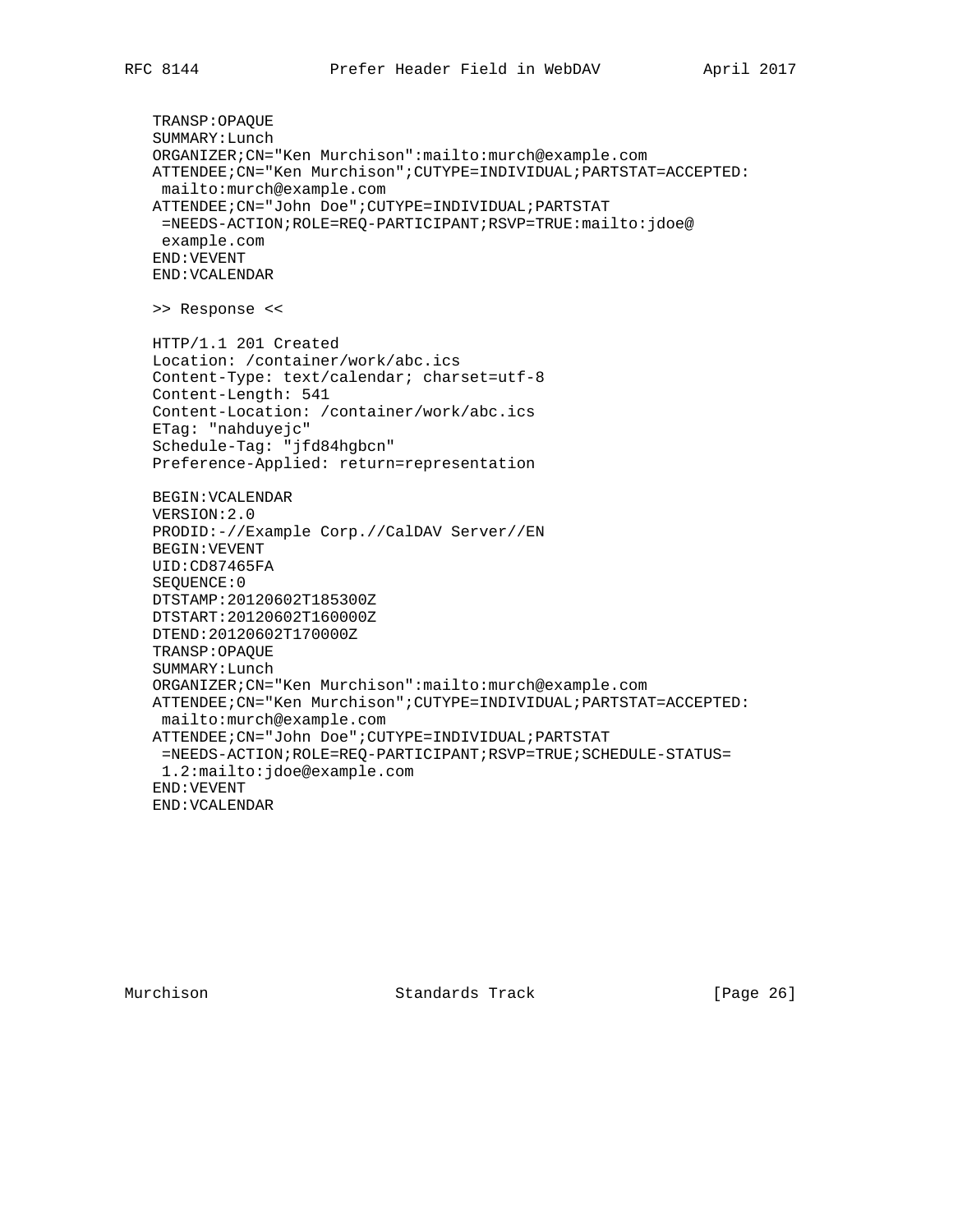B.6. PUT

B.6.1. Typical Conditional Resource Update Failure and Retrieval via PUT + GET

>> Request <<

 PUT /container/motd.txt HTTP/1.1 Host: dav.example.com Content-Type: text/plain Content-Length: 69 If-Match: "asd973"

Either write something worth reading or do something worth writing.

>> Response <<

 HTTP/1.1 412 Precondition Failed Content-Length: 0

The resource has been modified by another user agent (ETag mismatch); therefore, the client has to send a separate GET request to retrieve the current representation:

>> Request <<

 GET /container/motd.txt HTTP/1.1 Host: dav.example.com

>> Response <<

 HTTP/1.1 200 OK Content-Type: text/plain Content-Length: 52 ETag: "789sdas"

An investment in knowledge pays the best interest.

B.6.2. Streamlined Conditional Resource Update Failure and Retrieval via PUT

>> Request <<

 PUT /container/motd.txt HTTP/1.1 Host: dav.example.com Content-Type: text/plain

Murchison Standards Track [Page 27]